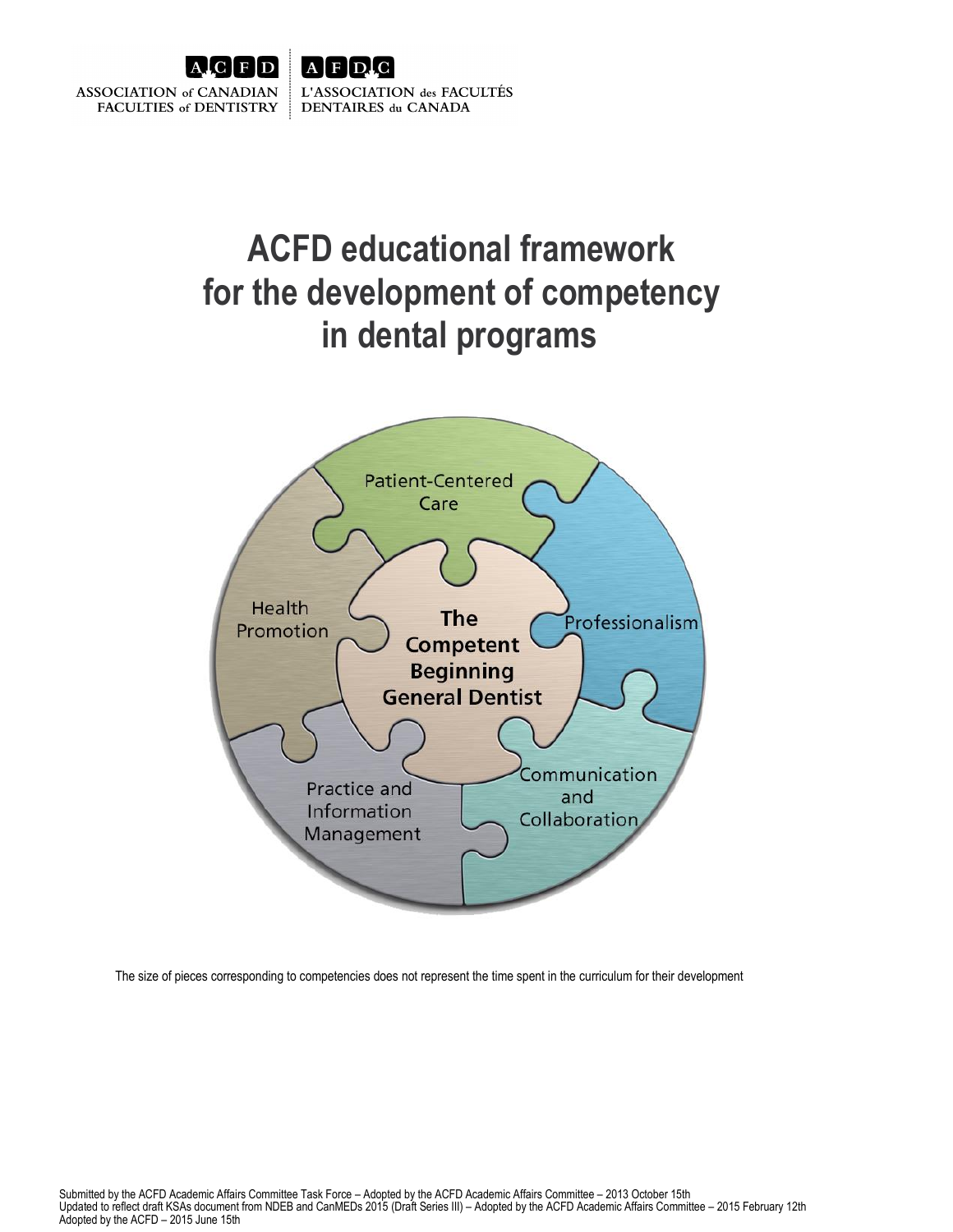## ISBN 978-0-9952789-0-5

Citation: *ACFD Educational Framework for the Development of Competency in Dental Programs. Association of Canadian Faculties of Dentistry. 2016*

# **This document utilizes the following definitions and acronyms:**

| Competency:<br>Component:<br>Indicator: | A global statement of the complex knowledge, skills and attitudes required of a beginning general dentist.<br>Aspects of a Competency that help elaborate and illustrate its meaning.<br>Specific knowledge, skills and behaviours that can be measured as steps towards developing competence.<br>Rather than an exhaustive list of Indicators, this document provides examples for illustration. It is anticipated that<br>each dental program will add to these examples to develop their own Indicators. |
|-----------------------------------------|--------------------------------------------------------------------------------------------------------------------------------------------------------------------------------------------------------------------------------------------------------------------------------------------------------------------------------------------------------------------------------------------------------------------------------------------------------------------------------------------------------------|
| KSA:<br>CBDP:<br>CMF:<br>AAC:           | National Dental Examining Board's Knowledge, Skills and Abilities document of 2014<br>Competencies for a Beginning Dental Practitioner (2005)<br>CanMEDS 2005 or 2015 (Draft Series III) Framework of the Royal College of Physicians and Surgeons of Canada<br><b>ACFD Academic Affairs Committee</b>                                                                                                                                                                                                       |

## Acknowledgments

The definitions, descriptions, and components of this document borrow heavily from the CanMEDS 2015 (Draft Series III) Framework of the Royal College of Physicians and Surgeons of Canada, the CanMEDS 2005 Framework<sup>1</sup>, and the American Dental Education Association. (ADEA) "Competencies for the New General Dentist". It likewise includes the essential learning identified by the National Dental Examining Board's Knowledge, Skills and Abilities document of 2014. ACFD gratefully acknowledges the guidance provided by these essential reference documents.

The original Task Force was comprised of\*:

| Dr. Anne Charbonneau<br>Dr. Marie Dagenais | Université de Montréal<br><b>McGill University</b> |
|--------------------------------------------|----------------------------------------------------|
| Dr. Sylvie Morin                           | Université Laval                                   |
| Dr. Joanne Walton                          | University of British Columbia                     |

The ACFD Academic Affairs Committee was comprised of:

| (President) Dr. Anne Charbonneau     | Université de Montréal         |
|--------------------------------------|--------------------------------|
| Dr. Leandra Best                     | University of British Columbia |
| Dr. Shahrokh Esfandiari              | <b>McGill University</b>       |
| (Vice-president) Dr. Steve Patterson | University of Alberta          |
| Dr. Cathia Bergeron                  | Université Laval               |
| Dr. Richard Bohay                    | <b>Western University</b>      |
| Dr. Ronald Bannerman                 | Dalhousie University           |
| Dr. Jim Lai                          | University of Toronto          |
| Dr. Douglas Brothwell                | University of Manitoba         |
| Dr. Ken Sutherland                   | University of Saskatchewan     |
|                                      |                                |

\*By alphabetical order

 $\overline{a}$ <sup>1</sup> © Royal College of Physicians and Surgeons of Canada, 2009. [http://collegeroyal.ca/canmeds.](http://collegeroyal.ca/canmeds) Reproduction authorized.

Submitted by the ACFD Academic Affairs Committee Task Force – Adopted by the ACFD Academic Affairs Committee – 2013 October 15th Updated to reflect draft KSAs document from NDEB and CanMEDs 2015 (Draft Series III & IV) – Adopted by the ACFD Academic Affairs Committee – 2015 February 12th Adopted by the ACFD – 2015 June 15th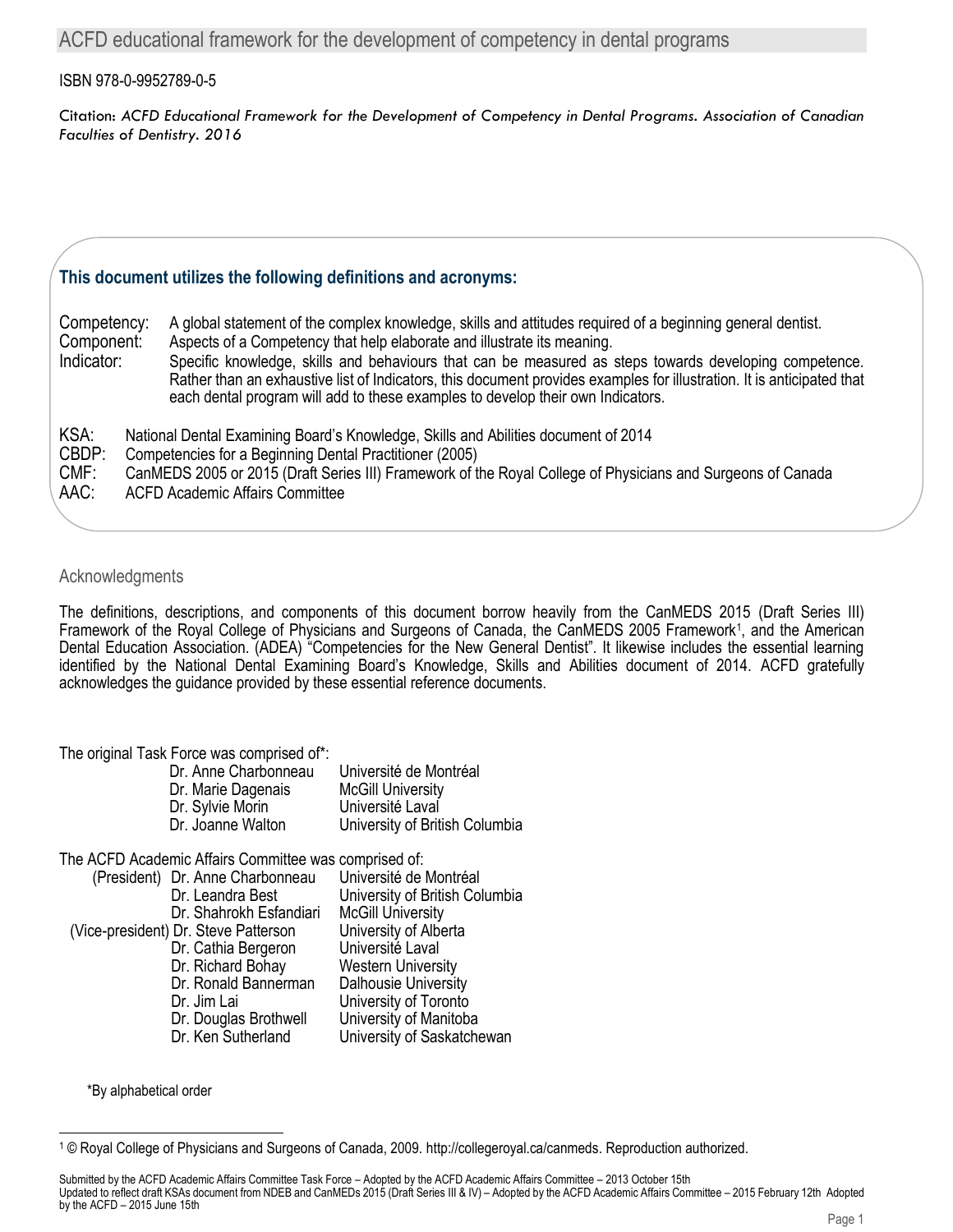# **Introduction**

A competent beginning general dentist in Canada must be able to independently provide oral health care for the benefit of individual patients and communities in a culturally sensitive manner (adapted from CBDP).

The ACFD educational framework is a conceptual tool for use in Canadian undergraduate dental curricula. The framework identifies five areas of competence to best ensure that Canadian dental school graduates are prepared to enter general dental practice.

This framework interprets competency as "A global statement of the complex knowledge, skills and attitudes required of a beginning general dentist." This interpretation builds on a number of previous definitions as proposed by others.

Chambers (1993) defined competence as "the behaviour expected of the beginning practitioner. This behaviour incorporates understanding, skill, and values in an integrated response to the full range of requirements presented in practice".

Lachiver and Tardif (2002) expanded on the definition of competence as follows: "A competence could be defined as a complex ability to act based on effectively mobilizing and using a set of resources. This ability highlights that each competence is active in nature, allowing an individual to implement a set of reflections, process, strategies, and actions in performing a given task. It helps distinguish competence from a simple procedure, preventing competence from becoming misconstrued as a synonym of know-how. It therefore endows competence with comprehensive role and character."

Tardif (2006) adds that competence involves knowing "how to act" based on calling-up and combining various internal and external resources within a group of situations.

Epstein and Hundert (2002) defined competence in Medicine as "the habitual and judicious use of communication, knowledge, technical skills, clinical reasoning, emotions, values, and reflection in daily practice for the benefit of the individuals and communities being served."

The current American Dental Education Association (ADEA) "Competencies for the New General Dentist" document (2011), used for dental education and accreditation in the U.S., defines competency as "a complex behaviour or ability essential for the general dentist to begin independent, unsupervised practice".

# **The 5 competencies**

A competent beginning general dentist in Canada must successfully integrate the understanding, skills, and values inherent in each of the following five competencies:

COMPETENCY 1 – PATIENT-CENTERED CARE

COMPETENCY 2 – PROFESSIONALISM

COMPETENCY 3 – COMMUNICATION and COLLABORATION

COMPETENCY 4 – PRACTICE AND INFORMATION MANAGEMENT

COMPETENCY 5 – HEALTH PROMOTION

Each of these competencies is considered essential although the curricular time devoted to each will vary. This framework is adapted from the CanMEDs (Draft Series III and IV) 2015 framework and the ADEA "Competencies for the New General Dentist." It also links the 2014 NDEB KSA statements and the 2005 "Competencies for a Beginning Dental Practitioner in Canada" to each competency.

Submitted by the ACFD Academic Affairs Committee Task Force – Adopted by the ACFD Academic Affairs Committee – 2013 October 15th Updated to reflect draft KSAs document from NDEB and CanMEDs 2015 (Draft Series III & IV) – Adopted by the ACFD Academic Affairs Committee – 2015 February 12th Adopted by the ACFD – 2015 June 15th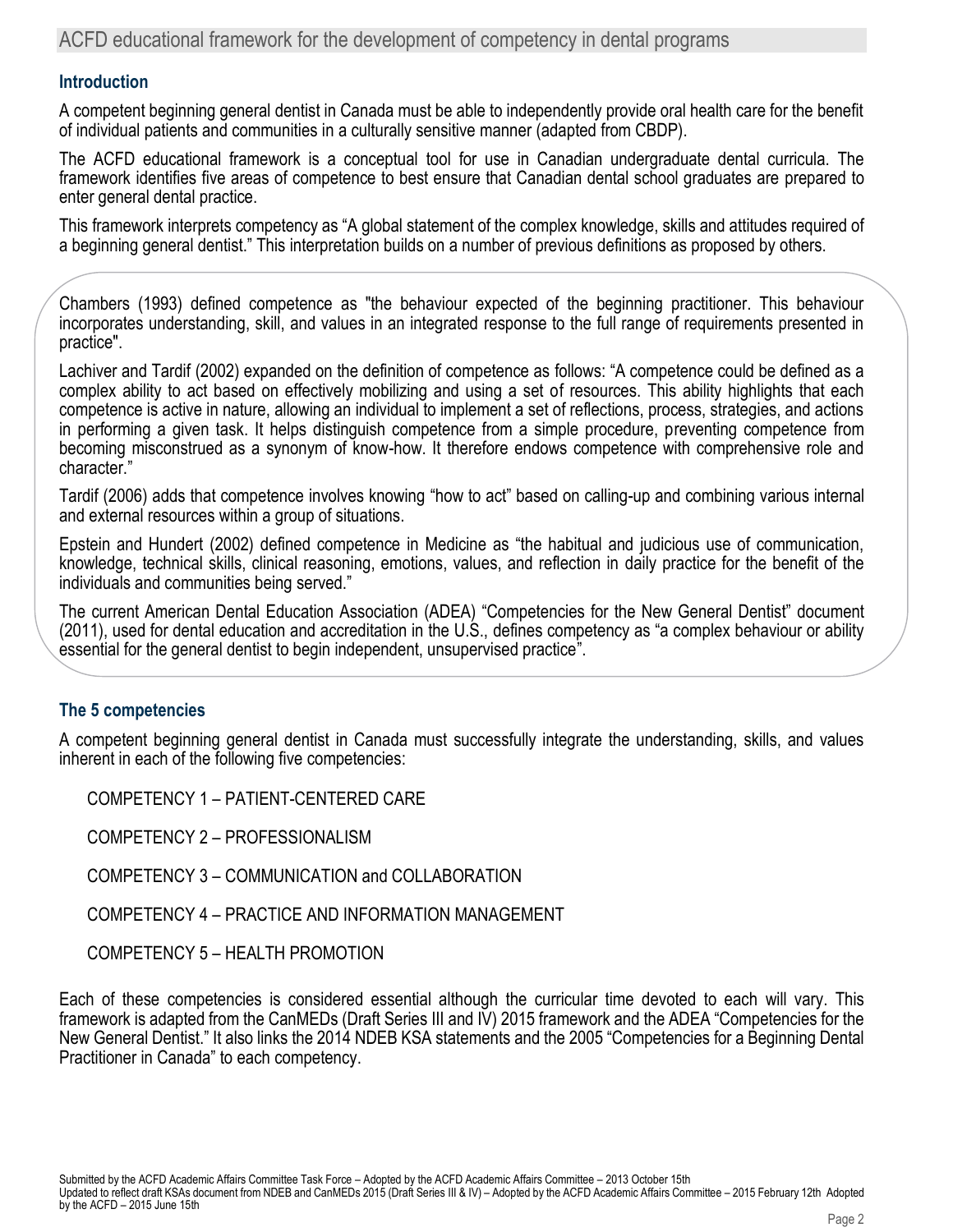| <b>Components of Competency 1</b><br><b>Patient-Centered Care</b>                                                                        | <b>EXAMPLES</b> of Indicators observed during dental education                                                                                                                                                                                                                                                                                                                                                                                                                                                                                                                                                                                                                                                                                                                                                                                      | Knowledge, Skills and Abilities (KSA) for the beginning general dentist                                                                                                                                                                                                                                                                                                                                                                                                                                                                                                                                                                                                                                                                                                    |
|------------------------------------------------------------------------------------------------------------------------------------------|-----------------------------------------------------------------------------------------------------------------------------------------------------------------------------------------------------------------------------------------------------------------------------------------------------------------------------------------------------------------------------------------------------------------------------------------------------------------------------------------------------------------------------------------------------------------------------------------------------------------------------------------------------------------------------------------------------------------------------------------------------------------------------------------------------------------------------------------------------|----------------------------------------------------------------------------------------------------------------------------------------------------------------------------------------------------------------------------------------------------------------------------------------------------------------------------------------------------------------------------------------------------------------------------------------------------------------------------------------------------------------------------------------------------------------------------------------------------------------------------------------------------------------------------------------------------------------------------------------------------------------------------|
| 1.1<br>Apply knowledge of the clinical,<br>socio-behavioural, and<br>fundamental biomedical sciences<br>relevant to Dentistry. (CMF2005) | Evaluate the scientific literature and justify management<br>a.<br>recommendations based on the level of evidence available.<br>(CBDP 3) (KSA 12.1)<br>Interpret the findings from the patient's chief complaint, medical,<br>h.<br>psychosocial, and dental histories, along with the clinical and<br>radiographic examinations, and diagnostic tests. (CBDP 13) (KSA<br>1.2.2)<br>Develop treatment options based on the evaluation of all relevant<br>C.<br>data. (i.e., obtained from the patient's chief complaint, medical,<br>psychosocial, and dental histories, along with the clinical and<br>radiographic examinations, and diagnostic tests). (CBDP 19) (KSA<br>(1.3.3)<br>Recognize the relationship between general health and oral<br>d.<br>health. (CBDP 2) (see also 5.2)                                                          | Evaluate the scientific literature and justify management<br>recommendations based on the level of evidence available.<br>(CBDP 3) (KSA 12.1)<br>Interpret the findings from the patient's chief complaint, medical,<br>$\bullet$<br>psychosocial, and dental histories, along with the clinical and<br>radiographic examinations, and diagnostic tests. (CBDP 13) (KSA<br>1.2.2)<br>Develop treatment options based on the evaluation of all relevant<br>$\bullet$<br>data. (i.e., obtained from the patient's chief complaint, medical,<br>psychosocial, and dental histories, along with the clinical and<br>radiographic examinations, and diagnostic tests). (CBDP 19) (KSA<br>(1.3.3)                                                                                |
| Perform a complete and<br>1.2<br>appropriate assessment of<br>patients. (CMF2005)                                                        | Obtain the patient's chief complaint, medical, psychosocial and<br>a.<br>dental histories. (CBDP 5, 6) (KSA 1.1.1)<br>Interpret the findings from the patient's chief complaint, medical,<br>$b$ .<br>psychosocial, and dental histories, along with the clinical and<br>radiographic examinations, and diagnostic tests. (CBDP 6, 13)<br>(KSA 1.2.2)<br>Perform a clinical examination. (CBDP 9) (KSA 1.1.2)<br>C.<br>Differentiate between normal and abnormal hard and soft tissues<br>d.<br>of the maxillofacial complex. (CBDP 10) (KSA 1.2.1)<br>Prescribe, make and interpret radiographs. (CBDP 12) (KSA 4.1)<br>е.<br>f.<br>Assess patient-specific risk factors for oral disease or injury.<br>(CBDP 16, 33a) (KSA 1.1.3)<br>Prescribe and obtain the required diagnostic tests, considering<br>q.<br>their risks and benefits. (CBDP 11) | Obtain the patient's chief complaint, medical, psychosocial and<br>$\bullet$<br>dental histories. (CBDP 5, 6) (KSA 1.1.1)<br>Interpret the findings from the patient's chief complaint, medical,<br>$\bullet$<br>psychosocial, and dental histories, along with the clinical and<br>radiographic examinations, and diagnostic tests. (CBDP 6, 13)<br>(KSA 1.2.2)<br>Perform a clinical examination. (CBDP 9) (KSA 1.1.2)<br>$\bullet$<br>Differentiate between normal and abnormal hard and soft tissues<br>$\bullet$<br>of the maxillofacial complex. (CBDP 10) (KSA 1.2.1)<br>Prescribe, make and interpret radiographs. (CBDP 12) (KSA 4.1)<br>$\bullet$<br>Assess patient-specific risk factors for oral disease or injury.<br>$\bullet$<br>(CBDP 16, 33a) (KSA 1.1.3) |
| Demonstrate appropriate<br>1.3<br>diagnostic and treatment planning<br>skills. (CMF2005)                                                 | Develop a problem list and establish diagnoses. (CBDP 17) (KSA<br>a.<br>1.2.3)<br>Develop treatment options based on the evaluation of all relevant<br>b.<br>data. (i.e., obtained from the patient's chief complaint, medical,<br>psychosocial, and dental histories, along with the clinical and<br>radiographic examinations, and diagnostic tests). (CBDP 19) (KSA<br>1.3.3)<br>Develop an appropriate comprehensive, prioritized and sequenced<br>C.<br>treatment plan. (CBDP 21) (KSA 1.3.5)                                                                                                                                                                                                                                                                                                                                                  | Develop a problem list and establish diagnoses. (CBDP 17) (KSA<br>$\bullet$<br>1.2.3)<br>Develop treatment options based on the evaluation of all relevant<br>$\bullet$<br>data. (i.e., obtained from the patient's chief complaint, medical,<br>psychosocial, and dental histories, along with the clinical and<br>radiographic examinations, and diagnostic tests). (CBDP 19) (KSA<br>1.3.3)<br>Develop an appropriate comprehensive, prioritized and sequenced<br>treatment plan. (CBDP 21) (KSA 1.3.5)                                                                                                                                                                                                                                                                 |

| COMPETENCY 1 - PATIENT-CENTERED CARE: The application of professional knowledge, skills and values in the provision of patient-centered care. (CMF2005) |  |  |  |  |
|---------------------------------------------------------------------------------------------------------------------------------------------------------|--|--|--|--|
|---------------------------------------------------------------------------------------------------------------------------------------------------------|--|--|--|--|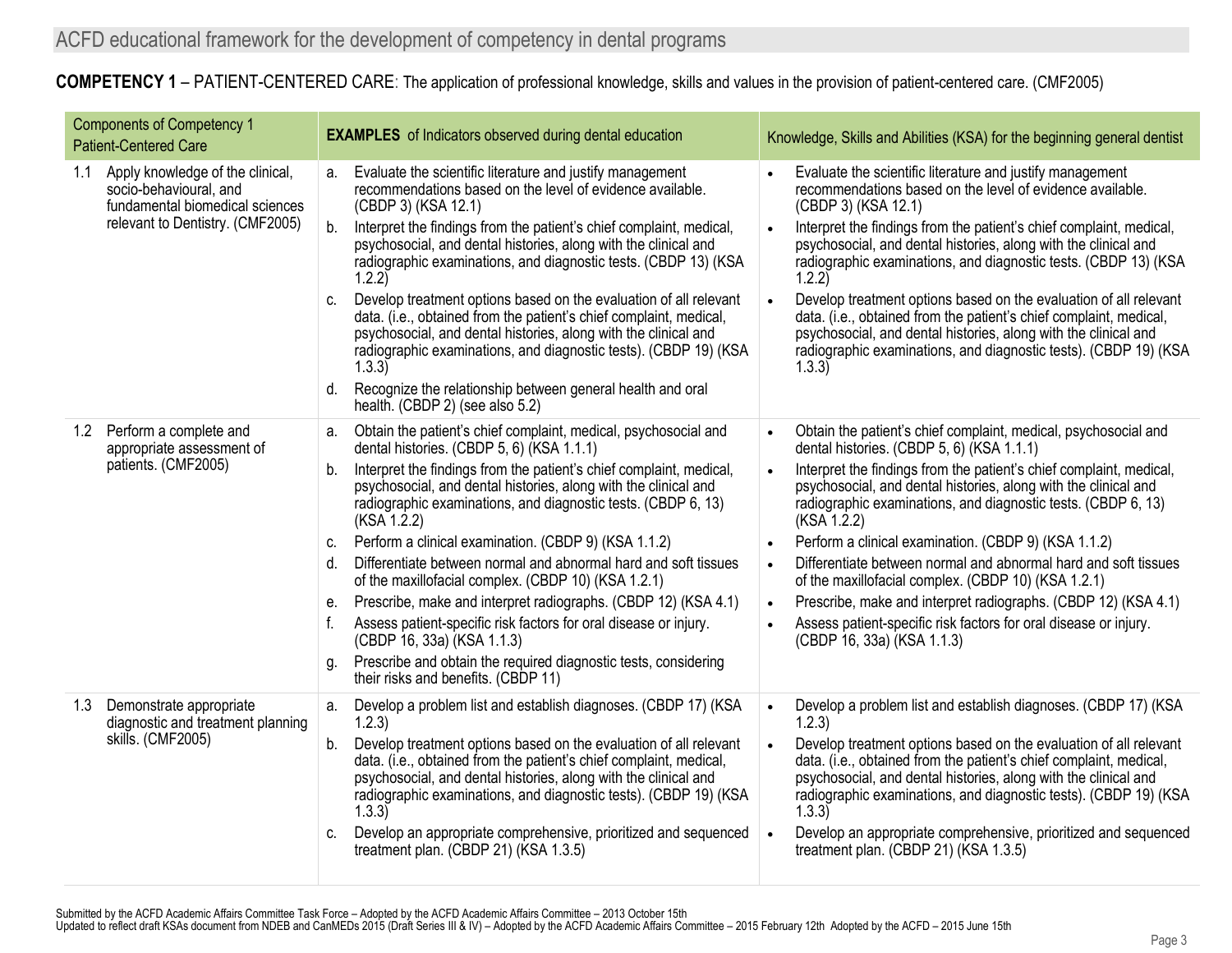| <b>Components of Competency 1</b><br><b>Patient-Centered Care</b>   | <b>EXAMPLES</b> of Indicators observed during dental education                                                                                              | Knowledge, Skills and Abilities (KSA) for the beginning general dentist                                               |
|---------------------------------------------------------------------|-------------------------------------------------------------------------------------------------------------------------------------------------------------|-----------------------------------------------------------------------------------------------------------------------|
|                                                                     | Modify the treatment plan as required during the course of<br>d.<br>treatment. (CBDP 24)                                                                    |                                                                                                                       |
|                                                                     | Recommend appropriate non-surgical and surgical therapy for<br>е.<br>caries management. (CBDP 33b)                                                          |                                                                                                                       |
| Demonstrate appropriate<br>1.4<br>preventive skills. (CMF2005)      | Provide therapies for the prevention of oral disease and injury.<br>a.<br>(CBDP 26) (KSA 2.1.2)                                                             | Provide therapies for the prevention of oral disease and injury.<br>$\bullet$<br>(CBDP 26) (KSA 2.1.2)                |
|                                                                     | Promote measures to prevent oral disease/injury in response to<br>b.<br>identified risk. (CBDP 25) (KSA 2.1.1)                                              | Promote measures to prevent oral disease/injury in response to<br>$\bullet$<br>identified risk. (CBDP 25) (KSA 2.1.1) |
| Demonstrate appropriate<br>$1.5\,$<br>therapeutic skills. (CMF2005) | Manage the anxious or fearful dental patient. (CBDP 14) (KSA<br>a.<br>2.2.1                                                                                 | Manage the anxious or fearful dental patient. (CBDP 14) (KSA<br>$\bullet$<br>2.2.1)                                   |
|                                                                     | Achieve local anesthesia for dental procedures. (CBDP 28) (KSA<br>b.<br>11.1)                                                                               | Achieve local anesthesia for dental procedures. (CBDP 28) (KSA<br>$\bullet$<br>11.1)                                  |
|                                                                     | Prescribe and administer pharmacotherapeutic agents used in<br>C.<br>dentistry. (CBDP 29) (KSA 2.2.6)                                                       | Prescribe and administer pharmacotherapeutic agents used in<br>$\bullet$<br>dentistry. (CBDP 29) (KSA 2.2.6)          |
|                                                                     | Manage conditions and diseases of the periodontium. (CBDP 32)<br>d.<br>$(KSA\bar{5}.1)$                                                                     | Manage conditions and diseases of the periodontium. (CBDP 32)<br>$\bullet$<br>(KSA 5.1)                               |
|                                                                     | Restore carious lesions and manage other defects in teeth. (CBDP<br>e <sub>1</sub><br>34b) (KSA 9.1)                                                        | Restore carious lesions and manage other defects in teeth. (CBDP<br>$\bullet$<br>34b) (KSA 9.1)                       |
|                                                                     | Manage diseases and injury of the pulp. (CBDP 38) (KSA 6.1)<br>f.                                                                                           | Manage diseases and injury of the pulp. (CBDP 38) (KSA 6.1)<br>$\bullet$                                              |
|                                                                     | Manage abnormalities of orofacial growth and development.<br>q.<br>(CBDP 39a) (KSA 8.1)                                                                     | Manage abnormalities of orofacial growth and development.<br>$\bullet$<br>(CBDP 39a) (KSA 8.1)                        |
|                                                                     | Manage partially and completely edentulous patients. (CBDP 42)<br>h.<br>(KSA 7.1)                                                                           | Manage partially and completely edentulous patients. (CBDP 42)<br>$\bullet$<br>(KSA 7.1)                              |
|                                                                     | Manage occlusal function. (CBDP 40) (KSA 2.2.5)<br>i.                                                                                                       | Manage occlusal function. (CBDP 40) (KSA 2.2.5)<br>$\bullet$                                                          |
|                                                                     | Manage oral mucosal and osseous diseases. (KSA 3.1)                                                                                                         | Manage oral mucosal and osseous diseases. (KSA 3.1)<br>$\bullet$                                                      |
|                                                                     | Manage surgical procedures related to oral soft and hard tissues.<br>k.<br>(CBDP 36) (KSA 10.1)                                                             | Manage surgical procedures related to oral soft and hard tissues.<br>$\bullet$<br>(CBDP 36) (KSA 10.1)                |
|                                                                     | Manage odontogenic pain. (KSA 11.2)                                                                                                                         | Manage odontogenic pain. (KSA 11.2)<br>$\bullet$                                                                      |
|                                                                     | Manage non-odontogenic pain. (CBDP 35) (KSA 11.3)<br>m.                                                                                                     | Manage non-odontogenic pain. (CBDP 35) (KSA 11.3)<br>$\bullet$                                                        |
|                                                                     | Manage dental emergencies. (CBDP 30) (KSA 2.2.2)<br>n.                                                                                                      | Manage dental emergencies. (CBDP 30) (KSA 2.2.2)<br>$\bullet$                                                         |
|                                                                     | Manage medical emergencies that occur in dental practice. (CBDP<br>0.<br>31) (KSA 2.2.3)                                                                    | Manage medical emergencies that occur in dental practice. (CBDP<br>$\bullet$<br>31) (KSA 2.2.3)                       |
|                                                                     | Manage trauma to the orofacial complex. (CBDP 37) (KSA 2.2.4)<br>p.                                                                                         | Manage trauma to the orofacial complex. (CBDP 37) (KSA 2.2.4)<br>$\bullet$                                            |
|                                                                     | Manage complications, outcomes and continuity of care. (KSA<br>q.<br>$2.2.7$ )                                                                              | Manage complications, outcomes and continuity of care. (KSA<br>$\bullet$<br>2.2.7)                                    |
|                                                                     | When restoration is warranted, use techniques that conserve tooth<br>r.<br>structure and preserve pulp vitality to restore form and function.<br>(CBDP 34b) |                                                                                                                       |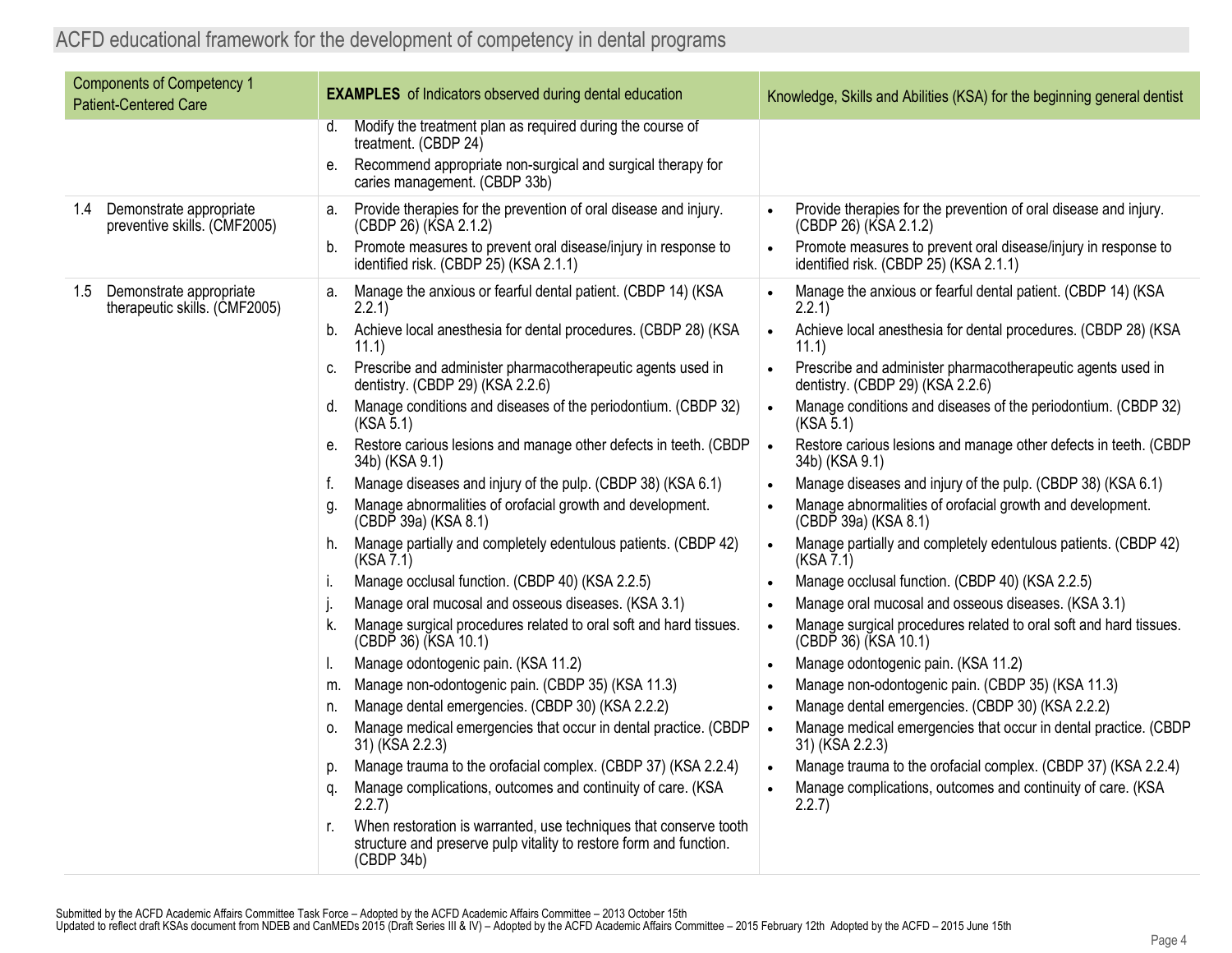| Components of Competency 1<br><b>Patient-Centered Care</b> |                                                                                                                              | <b>EXAMPLES</b> of Indicators observed during dental education |                                                                                                                         | Knowledge, Skills and Abilities (KSA) for the beginning general dentist                                               |
|------------------------------------------------------------|------------------------------------------------------------------------------------------------------------------------------|----------------------------------------------------------------|-------------------------------------------------------------------------------------------------------------------------|-----------------------------------------------------------------------------------------------------------------------|
|                                                            |                                                                                                                              | S.                                                             | Provide non-surgical management for caries. (CBDP 33, 34a)                                                              |                                                                                                                       |
|                                                            |                                                                                                                              |                                                                | Select and, where indicated, prescribe appropriate biomaterials for<br>patient treatment. (CBDP 41)                     |                                                                                                                       |
|                                                            |                                                                                                                              | u.                                                             | Make records required for use in the laboratory fabrication of<br>dental prostheses and appliances. (CBDP 43)           |                                                                                                                       |
|                                                            |                                                                                                                              | ۷.                                                             | Design a dental prosthesis or appliance, write a laboratory<br>prescription and evaluate laboratory products. (CBDP 44) |                                                                                                                       |
| 1.6                                                        | Recognize own limits and seek<br>appropriate consultation from<br>other health professionals where<br>appropriate. (CMF2005) | а.                                                             | Determine when consultation, referral, and/or further diagnostic<br>testing are indicated. (CBDP 11, 18a) (KSA 1.3.1)   | Determine when consultation, referral, and/or further diagnostic<br>testing are indicated. (CBDP 11, 18a) (KSA 1.3.1) |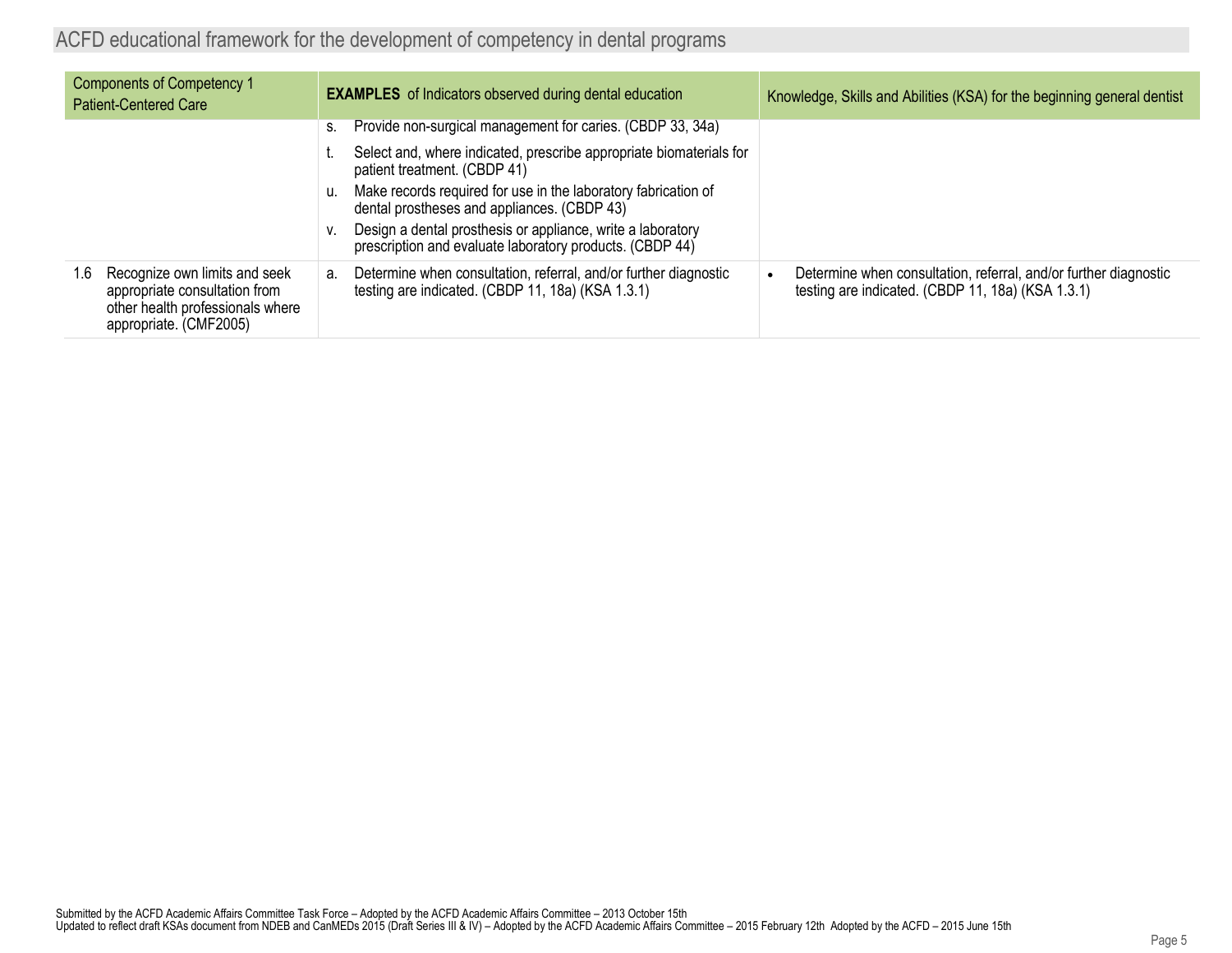**COMPETENCY 2** - PROFESSIONALISM: The commitment to the oral health and well-being of individuals and society through ethical practice, reflective learning, self-regulation and high personal standards of behaviour. (CMF2005)

| Components of Competency 2<br>Professionalism |                                                                                                                          | <b>EXAMPLES</b> of Indicators observed during dental education |                                                                                                                                                                                                   | Knowledge, Skills and Abilities (KSA) for the beginning general dentist |                                                                                                                                                                                                   |
|-----------------------------------------------|--------------------------------------------------------------------------------------------------------------------------|----------------------------------------------------------------|---------------------------------------------------------------------------------------------------------------------------------------------------------------------------------------------------|-------------------------------------------------------------------------|---------------------------------------------------------------------------------------------------------------------------------------------------------------------------------------------------|
| 2.1.                                          | Demonstrate a commitment to<br>patients and the profession by<br>applying best practices and<br>adhering to high ethical | a.                                                             | Know ethical and legal obligations. (e.g., confidentiality<br>requirements, task delegation, commitment to continued<br>professional development, patient-centered care). (CBDP 45)<br>(KSA 14.1) |                                                                         | Know ethical and legal obligations. (e.g., confidentiality<br>requirements, task delegation, commitment to continued<br>professional development, patient-centered care). (CBDP 45)<br>(KSA 14.1) |
|                                               | standards. (CMF2015)                                                                                                     | b.                                                             | Implement measures to prevent the transmission of infectious<br>diseases. (CBDP 8) (KSA 2.1.4)                                                                                                    | $\bullet$                                                               | Implement measures to prevent the transmission of infectious<br>diseases. (CBDP 8) $(KSA 2.1.4)$                                                                                                  |
|                                               |                                                                                                                          | C.                                                             | Recognize the principles and limits of patient confidentiality as<br>defined by professional practice standards and the law.<br>(CMF2005)                                                         |                                                                         |                                                                                                                                                                                                   |
|                                               |                                                                                                                          | d.                                                             | Exhibit appropriate professional behaviours in practice, including<br>honesty, integrity, commitment, compassion, respect and altruism.<br>(CMF2005-2015)                                         |                                                                         |                                                                                                                                                                                                   |
|                                               |                                                                                                                          | е.                                                             | Recognize and appropriately respond to ethical issues<br>encountered in practice. (CMF2005-20015)                                                                                                 |                                                                         |                                                                                                                                                                                                   |
|                                               |                                                                                                                          |                                                                | Appropriately manage conflicts of interest. (CMF2005)                                                                                                                                             |                                                                         |                                                                                                                                                                                                   |
|                                               |                                                                                                                          | g.                                                             | Contribute to the enhancement of quality care and patient safety in<br>practice. (CMF2005)                                                                                                        |                                                                         |                                                                                                                                                                                                   |
|                                               |                                                                                                                          | h.                                                             | Integrate the available best evidence and best practices.<br>(CMF2005)                                                                                                                            |                                                                         |                                                                                                                                                                                                   |
|                                               |                                                                                                                          |                                                                | Exhibit professional behaviour that supercedes self-interest. (AAC<br>from CBDP 47)                                                                                                               |                                                                         |                                                                                                                                                                                                   |
| 2.2.                                          | Demonstrate a commitment to<br>society by recognizing and                                                                | a.                                                             | Take appropriate action when signs of abuse and/or neglect are<br>identified. (CBDP 15) (KSA 14.4)                                                                                                | $\bullet$                                                               | Take appropriate action when signs of abuse and/or neglect are<br>identified. (CBDP 15) (KSA 14.4)                                                                                                |
|                                               | responding to the social contract<br>in dental health care. (CMF2015)                                                    | b.                                                             | Implement measures to prevent medical emergencies from<br>occurring in dental practice. (KSA 2.1.3)                                                                                               |                                                                         | Implement measures to prevent medical emergencies from<br>occurring in dental practice. (KSA 2.1.3)                                                                                               |
|                                               |                                                                                                                          | C.                                                             | Demonstrate a commitment to delivering the highest quality care<br>and maintenance of competence. (CMF2005)                                                                                       |                                                                         |                                                                                                                                                                                                   |
|                                               |                                                                                                                          | d.                                                             | Maintain appropriate relationships with patients. (CMF2005)                                                                                                                                       |                                                                         |                                                                                                                                                                                                   |
|                                               |                                                                                                                          | е.                                                             | Facilitate the learning of patients, families, students, other health<br>professionals, the public, and others, as appropriate. (CMF2005)                                                         |                                                                         |                                                                                                                                                                                                   |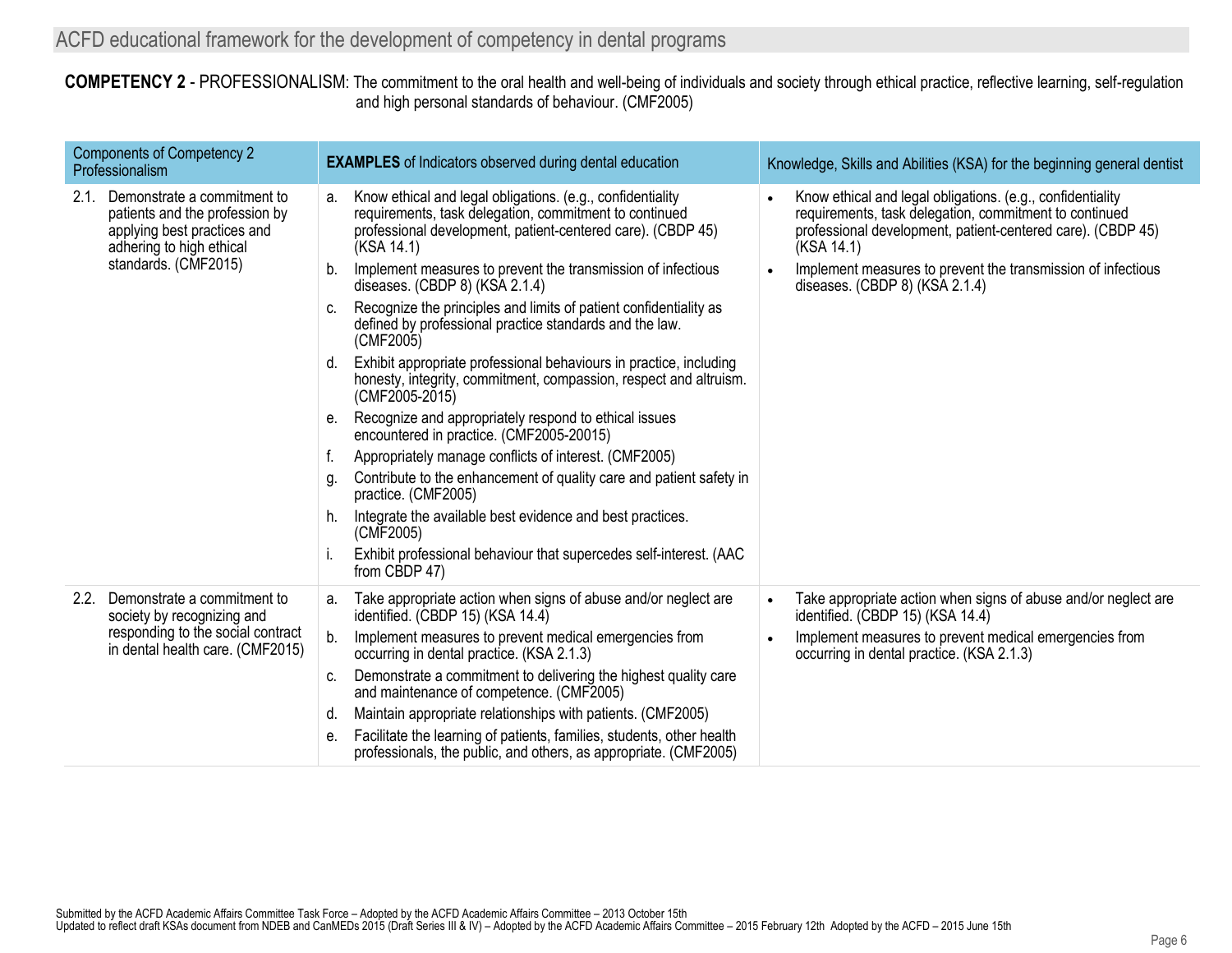$\overline{a}$ 

| Components of Competency 2<br>Professionalism |                                                                                                                                           | <b>EXAMPLES</b> of Indicators observed during dental education |                                                                                                                                                                                                                                                                                                                                                                                                                                                                                                                                                                                                                                                                                                                                                                                                                                                                                                                                                                                                                                                                           | Knowledge, Skills and Abilities (KSA) for the beginning general dentist |                                                                                                                                                                                                   |
|-----------------------------------------------|-------------------------------------------------------------------------------------------------------------------------------------------|----------------------------------------------------------------|---------------------------------------------------------------------------------------------------------------------------------------------------------------------------------------------------------------------------------------------------------------------------------------------------------------------------------------------------------------------------------------------------------------------------------------------------------------------------------------------------------------------------------------------------------------------------------------------------------------------------------------------------------------------------------------------------------------------------------------------------------------------------------------------------------------------------------------------------------------------------------------------------------------------------------------------------------------------------------------------------------------------------------------------------------------------------|-------------------------------------------------------------------------|---------------------------------------------------------------------------------------------------------------------------------------------------------------------------------------------------|
| 2.3.                                          | Demonstrate a commitment to<br>personal health and well-being to<br>foster optimal patient care.<br>(CMF2015)                             | a.<br>b.<br>c.<br>d.                                           | Manage occupational hazards related to the practice of dentistry.<br>(CBDP 27) (KSA 14.3)<br>Balance personal and professional priorities to ensure personal<br>health and a sustainable practice. (CMF2005)<br>Demonstrate appropriate self-monitoring and self-reflection. (AAC)<br>Recognize other professionals in need and respond appropriately.<br>(CMF2005)                                                                                                                                                                                                                                                                                                                                                                                                                                                                                                                                                                                                                                                                                                       |                                                                         | Manage occupational hazards related to the practice of dentistry.<br>(CBDP 27) (KSA 14.3)                                                                                                         |
| 2.4.                                          | Demonstrate a commitment to<br>the profession by adhering to<br>standards and participating in<br>profession-led regulation.<br>(CMF2015) | a.<br>b.<br>d.<br>е.<br>g.<br>h.<br>k.                         | Know ethical and legal obligations. (e.g., confidentiality<br>requirements, task delegation, commitment to continued<br>professional development, patient-centered care). (CBDP 45)<br>(KSA 14.1)<br>Demonstrate responsibility by attending classes and clinics as<br>assigned. (AAC) <sup>2</sup><br>Demonstrate responsibility by following up on activities related to<br>patient care. (AAC)<br>Demonstrate capacity for self-improvement by accepting and<br>acting on constructive criticism. (AAC)<br>Demonstrate initiative by following through on commitments.<br>Demonstrate cooperation with students, staff and faculty. (AAC)<br>Demonstrate professional appearance and behaviour in all<br>aspects of life. (AAC)<br>Use social media responsibly. (AAC)<br>Recognize and respond to others' unprofessional behaviours in<br>practice. (CMF2005)<br>Participate in peer review. (CMF2005)<br>Adhere to the professional, legal and ethical codes of practice.<br>(CMF2015)<br>Demonstrate accountability to professional regulatory bodies.<br>(CMF2005) |                                                                         | Know ethical and legal obligations. (e.g., confidentiality<br>requirements, task delegation, commitment to continued<br>professional development, patient-centered care). (CBDP 45)<br>(KSA 14.1) |

 $^2$  Examples 2.4 b-f are derived from papers by Papadakis et al. (2005) and Teherani et al. (2005), which categorize and illustrate unprofessional behaviour by medical students, showing a relationship between professiona issues in medical school and disciplinary action by medical boards after graduation.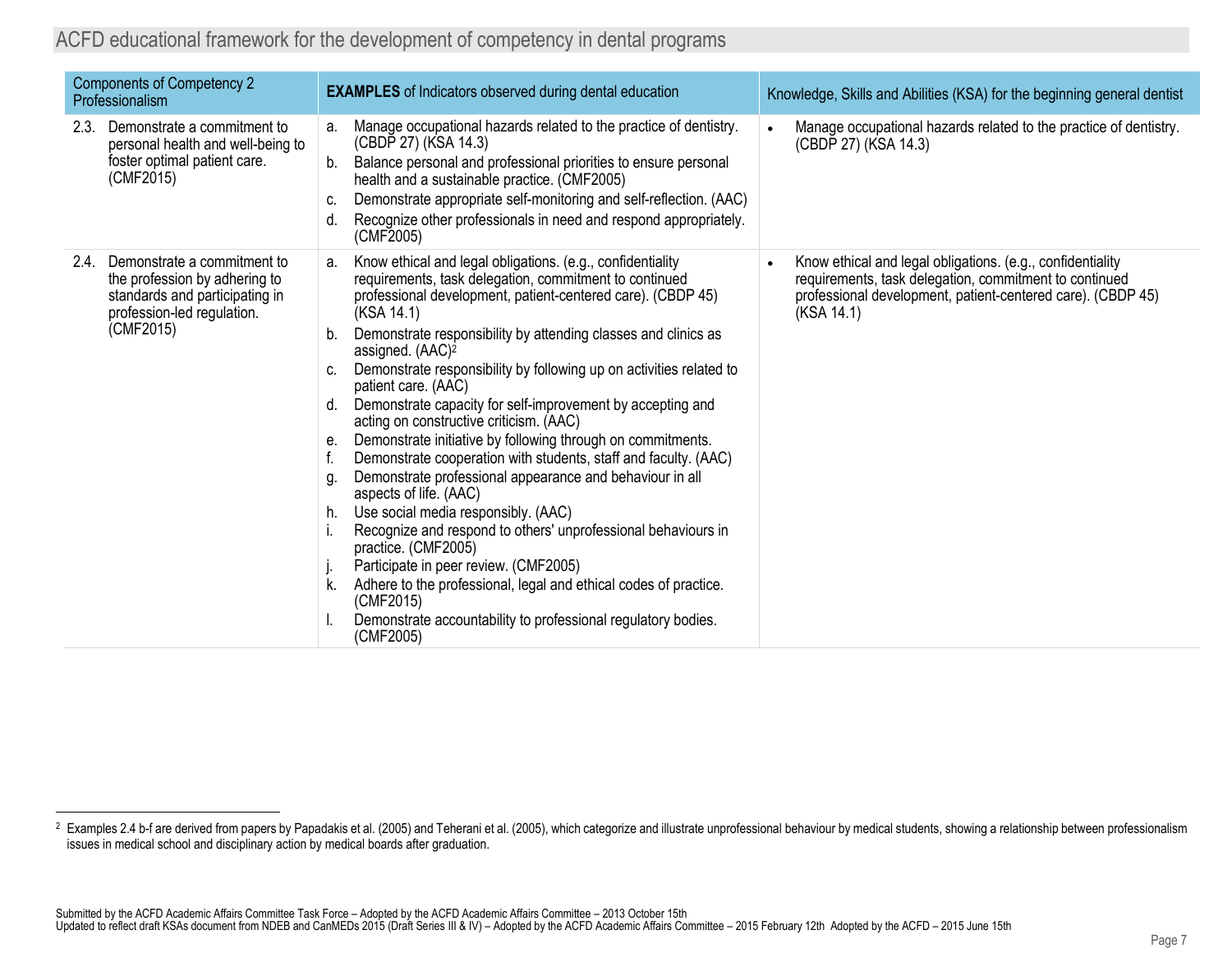**COMPETENCY 3** – COMMUNICATION and COLLABORATION: The effective facilitation, both individually and as part of a healthcare team, of the dentist-patient relationship and the dynamic exchanges that occur before, during and after a patient interaction. (CMF2005)

| Components of Competency 3<br><b>Communication and Collaboration</b>                                                                       | <b>EXAMPLES</b> of Indicators observed during dental education                                                                                                                                                                                                                                                                                                                                                                                                                                                                                                                                                                                                                                                                                                                                                                                                                                                                       | Knowledge, Skills and Abilities (KSA) for the beginning general dentist                                                                                                                                                                                                                     |  |
|--------------------------------------------------------------------------------------------------------------------------------------------|--------------------------------------------------------------------------------------------------------------------------------------------------------------------------------------------------------------------------------------------------------------------------------------------------------------------------------------------------------------------------------------------------------------------------------------------------------------------------------------------------------------------------------------------------------------------------------------------------------------------------------------------------------------------------------------------------------------------------------------------------------------------------------------------------------------------------------------------------------------------------------------------------------------------------------------|---------------------------------------------------------------------------------------------------------------------------------------------------------------------------------------------------------------------------------------------------------------------------------------------|--|
| Establish professional therapeutic<br>3.1<br>relationships with patients and<br>their families. (CMF2015)                                  | Communicate effectively with patients, parents, guardians, staff,<br>a.<br>peers, other health professionals and the public. (CBDP 4) (KSA<br>13.1)<br>$b$ .<br>Communicate using a patient-centred approach that encourages<br>patient trust and autonomy and is characterized by empathy,<br>respect and compassion. (CMF2015)<br>Manage emotionally charged conversations and conflicts.<br>C.<br>(CMF <sub>2015</sub> )<br>Adapt to the unique needs and preferences of each patient and to<br>d.<br>his or her clinical condition and circumstances. (CMF2015)                                                                                                                                                                                                                                                                                                                                                                  | Communicate effectively with patients, parents, guardians, staff,<br>$\bullet$<br>peers, other health professionals and the public. (CBDP 4) (KSA<br>13.1)                                                                                                                                  |  |
| 3.2 Elicit and synthesize accurate and<br>relevant information along with the<br>perspectives of patients and their<br>families. (CMF2015) | Communicate effectively with patients, parents, guardians, staff,<br>а.<br>peers, other health professionals and the public. (CBDP 4) (KSA<br>13.1<br>Obtain the patient's chief complaint, medical, psychosocial and<br>b.<br>dental histories. (CBDP 5, 6) (KSA 1.1.1)<br>Listen effectively. (CMF2005)<br>C.<br>Respond appropriately to patients' non-verbal communication and<br>d.<br>utilize appropriate non-verbal behaviours to enhance<br>communication with patients. (CMF2015)<br>Use patient-centred interviewing skills to effectively identify and<br>е.<br>gather relevant biomedical information. (CMF2015)<br>Seek out and synthesize relevant information from other sources,<br>such as a patient's family, caregivers and other professionals.<br>(CMF2005)<br>Inquire about and explore the patient's beliefs, values,<br>g.<br>preferences, context, expectations, and dental health care goals.<br>(CMF2015) | Communicate effectively with patients, parents, guardians, staff,<br>$\bullet$<br>peers, other health professionals and the public. (CBDP 4) (KSA<br>13.1)<br>Obtain the patient's chief complaint, medical, psychosocial and<br>$\bullet$<br>dental histories. (CBDP 5, 6) (KSA 1.1.1)     |  |
| 3.3 Engage patients and others in<br>developing plans that reflect the<br>patient's dental health care needs<br>and goals. (CMF2015)       | Engage the patient in the discussion of the findings, diagnoses,<br>a.<br>etiology, risks, benefits, time requirements, costs, responsibilities,<br>and prognoses of the treatment options. (CBDP 20,22) (KSA<br>$1.3.\dot{4}$ )<br>Obtain and record informed consent. (CBDP 23) (KSA 1.3.6)<br>b.<br>Provide explanations that are clear, accurate, and adapted to the<br>C.<br>patient's level of understanding and need. (AAC)<br>Share information that is timely, accurate, and transparent in<br>d.<br>regard to the patient's health status, care, and outcome. (AAC)                                                                                                                                                                                                                                                                                                                                                        | Engage the patient in the discussion of the findings, diagnoses,<br>etiology, risks, benefits, time requirements, costs, responsibilities,<br>and prognoses of the treatment options. (CBDP 20,22) (KSA<br>1.3.4)<br>Obtain and record informed consent. (CBDP 23) (KSA 1.3.6)<br>$\bullet$ |  |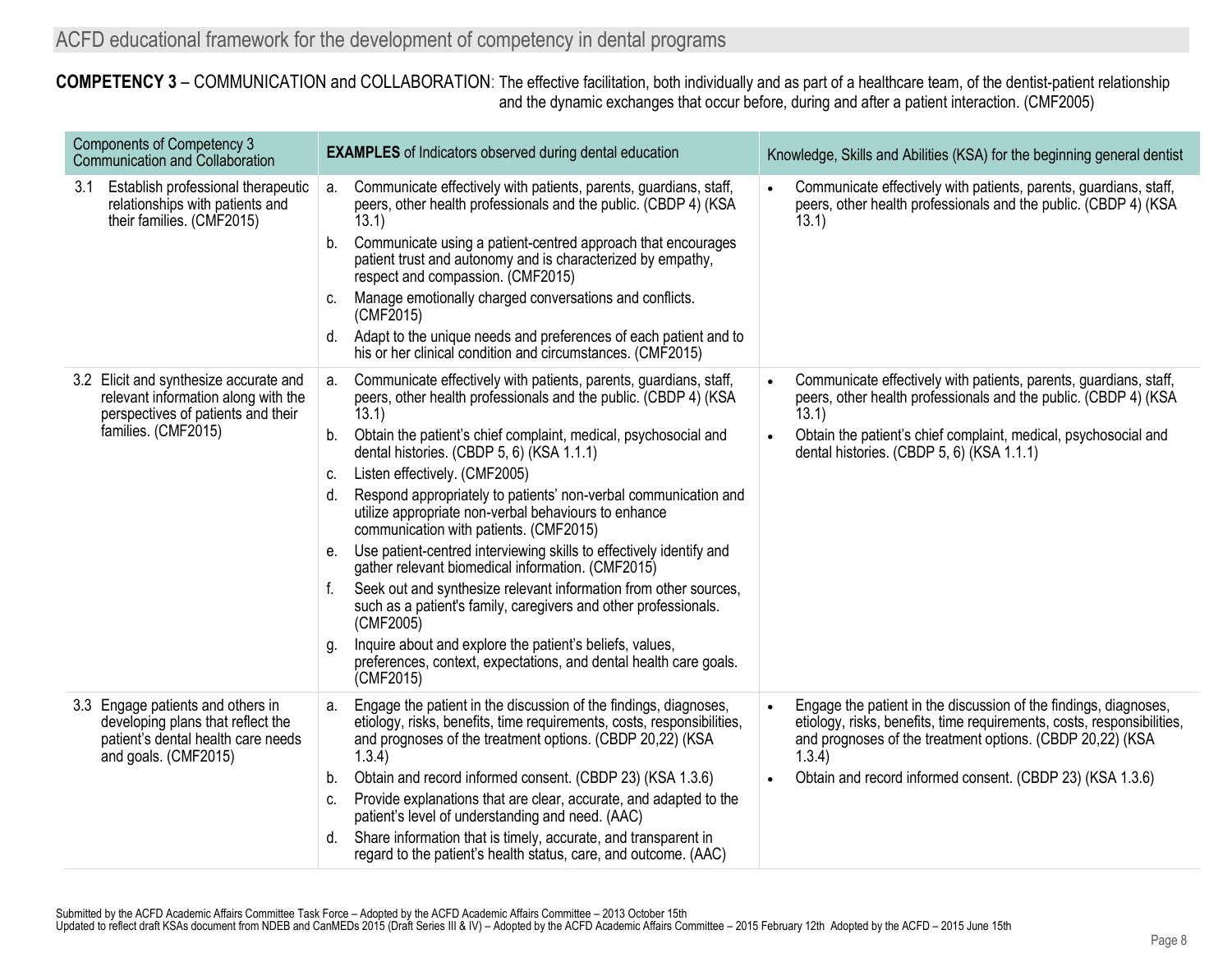| <b>Components of Competency 3</b><br><b>EXAMPLES</b> of Indicators observed during dental education<br>Communication and Collaboration |                                                                                                                                                                                                                         | Knowledge, Skills and Abilities (KSA) for the beginning general dentist                                                                       |
|----------------------------------------------------------------------------------------------------------------------------------------|-------------------------------------------------------------------------------------------------------------------------------------------------------------------------------------------------------------------------|-----------------------------------------------------------------------------------------------------------------------------------------------|
|                                                                                                                                        | Engage patients in a way that recognizes diversity, is respectful,<br>е.<br>non-judgmental, and ensures cultural safety. (CMF2015)                                                                                      |                                                                                                                                               |
|                                                                                                                                        | Assist patients and others to identify and make use of information<br>f.<br>and communication technologies to support their care and manage<br>their dental health. (CMF2015)                                           |                                                                                                                                               |
|                                                                                                                                        | Use counselling skills and decision aids to help patients make<br>g.<br>informed choices regarding their dental health care. (CMF2015)                                                                                  |                                                                                                                                               |
|                                                                                                                                        | Disclose adverse events to patients and/or their families accurately<br>h.<br>and appropriately. (CMF2015)                                                                                                              |                                                                                                                                               |
| 3.4 Document and share written and<br>electronic information about the                                                                 | Maintain accurate and complete patient records. (CBDP 7) (KSA<br>a.<br>14.2)                                                                                                                                            | Maintain accurate and complete patient records. (CBDP 7) (KSA<br>14.2)                                                                        |
| dental encounter to optimize<br>clinical decision-making, patient<br>safety, confidentiality, and privacy.                             | Document clinical encounters in an accurate, complete, timely,<br>b.<br>and accessible manner, in compliance with legal and regulatory<br>requirements. (CMF2015)                                                       |                                                                                                                                               |
| (CMF2015)                                                                                                                              | Communicate effectively using an electronic dental health record<br>C.<br>or other digital technology. (CMF2015)                                                                                                        |                                                                                                                                               |
|                                                                                                                                        | Share information with patients and appropriate others in a<br>d.<br>manner that respects patient privacy and confidentiality and in<br>compliance with legal and regulatory requirements. (CMF2015)                    |                                                                                                                                               |
| 3.5 Work effectively with other dentists<br>and other health care                                                                      | Communicate relevant patient information for consultation/referral<br>a.<br>with health care professionals. (CBDP 18b) (KSA 1.3.2)                                                                                      | Communicate relevant patient information for consultation/referral<br>with health care professionals. (CBDP 18b) (KSA 1.3.2)                  |
| professionals. (CMF2015)                                                                                                               | Establish and maintain healthy inter- and intraprofessional working<br>b.<br>relationships for collaborative care. (CMF2015)                                                                                            |                                                                                                                                               |
|                                                                                                                                        | Negotiate overlapping and shared responsibilities with inter- and<br>C.<br>intraprofessional health care providers for episodic or ongoing care<br>of patients. (CMF2015)                                               |                                                                                                                                               |
|                                                                                                                                        | Engage in effective and respectful shared decision-making with<br>d.<br>other care providers. (CMF2015)                                                                                                                 |                                                                                                                                               |
| 3.6 Work with dentists and other<br>colleagues in the health care                                                                      | Communicate relevant patient information for consultation/referral<br>a.<br>with health care professionals. (CBDP 18b) (KSA 1.3.2)                                                                                      | Communicate relevant patient information for consultation/referral<br>$\bullet$<br>with health care professionals. (CBDP 18b) (KSA 1.3.2)     |
| professions to promote<br>understanding, manage<br>differences, and resolve conflicts.                                                 | Communicate effectively with patients, parents, guardians, staff,<br>$b_{1}$<br>peers, other health professionals and the public. (CBDP 4) (KSA<br>(13.1)                                                               | Communicate effectively with patients, parents, guardians, staff,<br>peers, other health professionals and the public. (CBDP 4) (KSA<br>13.1) |
| (CMF2015)                                                                                                                              | Show respect toward collaborators. (CMF2015)<br>C.<br>Implement strategies to promote understanding, manage<br>d.<br>differences, and resolve conflicts in a manner that supports a<br>collaborative culture. (CMF2015) |                                                                                                                                               |
| 3.7 Hand over the care of a patient to<br>another health care professional to<br>facilitate continuity of safe patient                 | Communicate relevant patient information for consultation/referral<br>a.<br>with health care professionals. (CBDP 18b) (KSA 1.3.2)                                                                                      | Communicate relevant patient information for consultation/referral<br>with health care professionals. (CBDP 18b) (KSA 1.3.2)                  |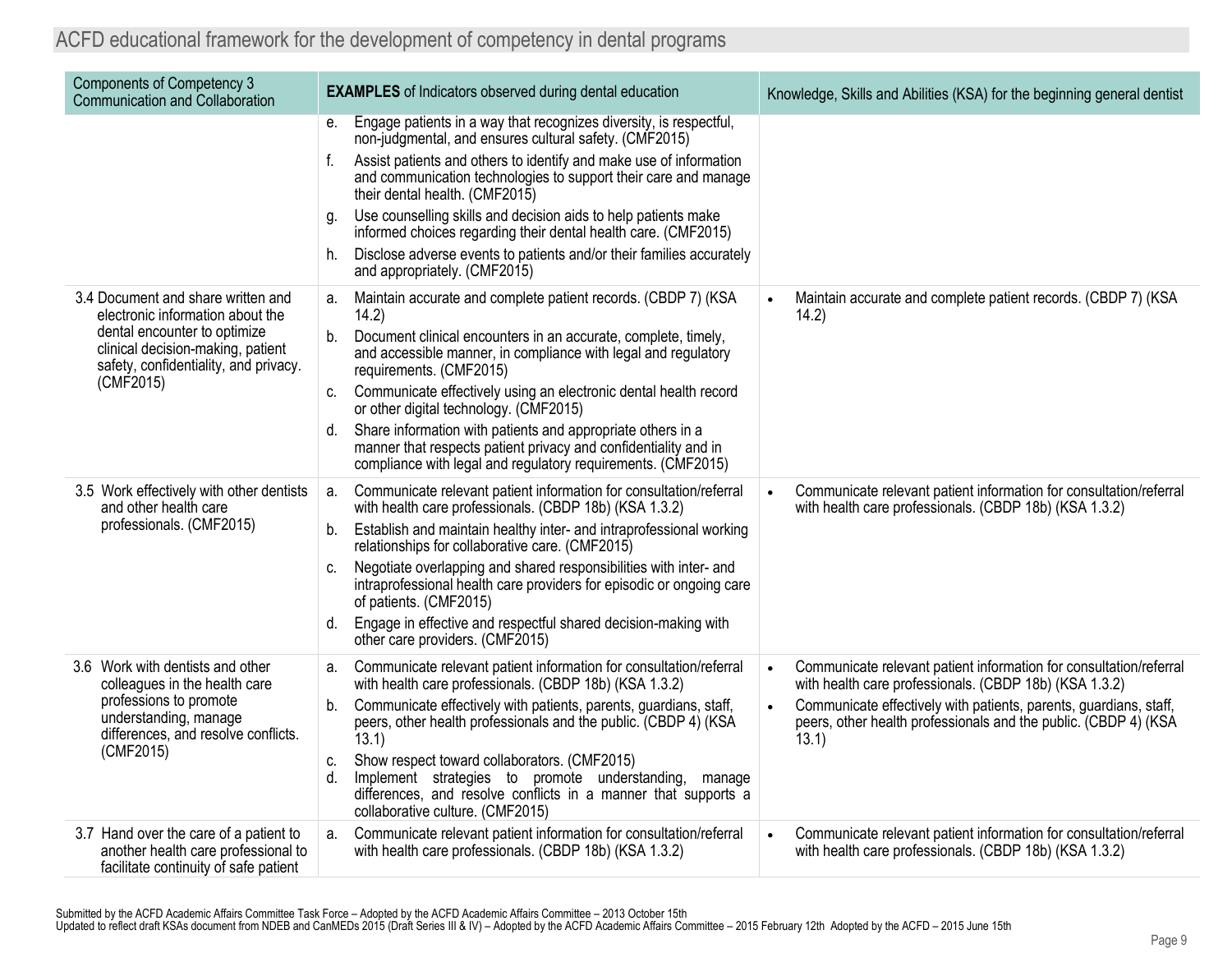| Components of Competency 3<br>Communication and Collaboration | <b>EXAMPLES</b> of Indicators observed during dental education                                                                                                                                  | Knowledge, Skills and Abilities (KSA) for the beginning general dentist |
|---------------------------------------------------------------|-------------------------------------------------------------------------------------------------------------------------------------------------------------------------------------------------|-------------------------------------------------------------------------|
| care. (CMF2015)                                               | Determine when care should be transferred to another dentist or<br>b.<br>health care professional. (CMF2015)                                                                                    |                                                                         |
|                                                               | Demonstrate safe handover of care, using both verbal and written<br>communication, during a patient transition to a different health care<br>professional, setting, or stage of care. (CMF2015) |                                                                         |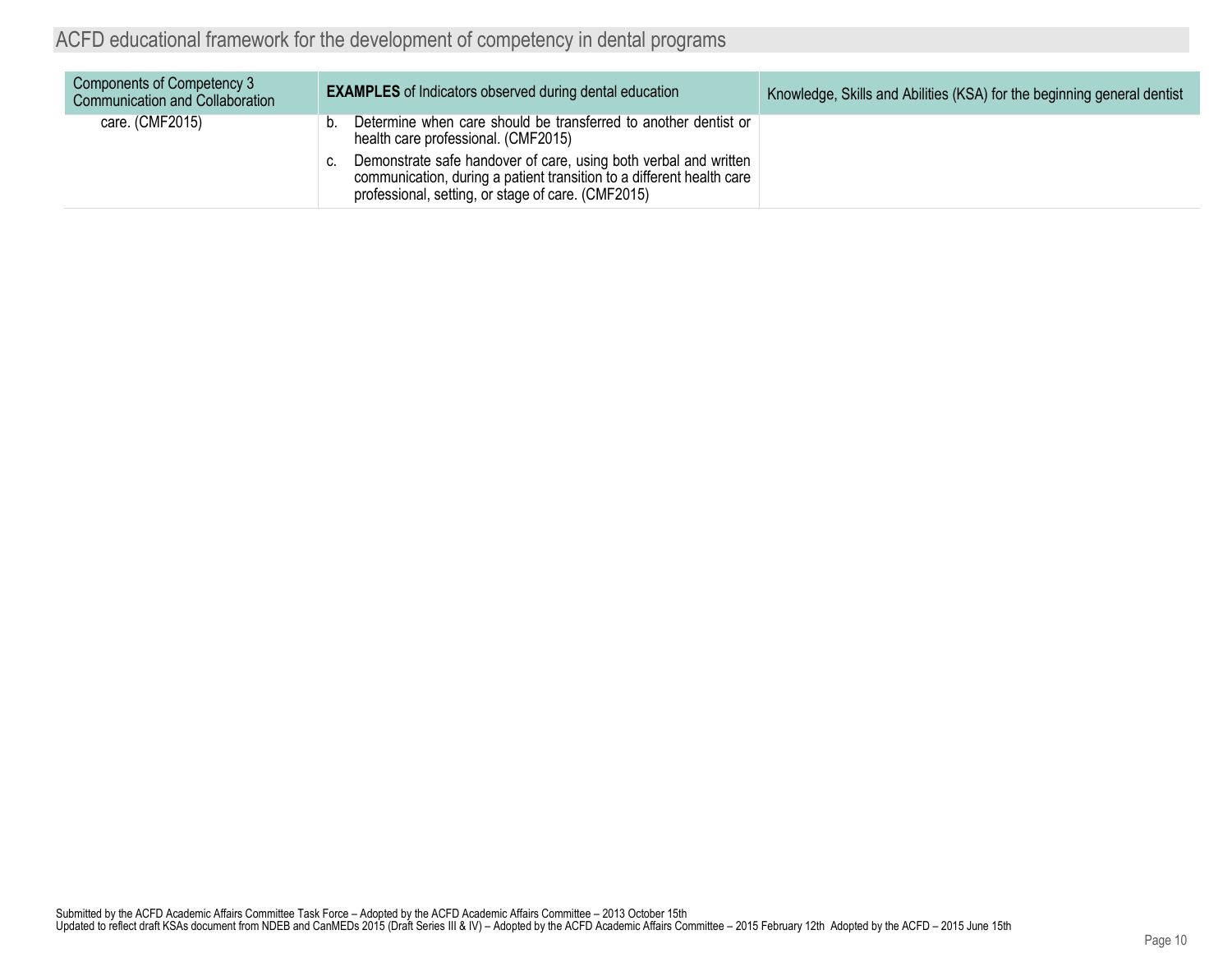**COMPETENCY 4** – PRACTICE AND INFORMATION MANAGEMENT: The assessment of information and the management of a general dental practice to facilitate patientcentered care. (CMF2005)

| Components of Competency 4 Practice<br>and Information Management |                                                                              | <b>EXAMPLES</b> of Indicators observed during dental education |                                                                                                                                                   | Knowledge, Skills and Abilities (KSA) for the beginning general dentist |                                                                                                                                               |  |
|-------------------------------------------------------------------|------------------------------------------------------------------------------|----------------------------------------------------------------|---------------------------------------------------------------------------------------------------------------------------------------------------|-------------------------------------------------------------------------|-----------------------------------------------------------------------------------------------------------------------------------------------|--|
| 4.1 Implement processes                                           | to<br>improve<br>professional practice. (CMF2005)                            | а.                                                             | Implement measures to prevent medical emergencies from<br>occurring in dental practice. (KSA 2.1.3)                                               |                                                                         | Implement measures to prevent medical emergencies from<br>occurring in dental practice. (KSA 2.1.3)                                           |  |
|                                                                   |                                                                              | b.                                                             | Manage occupational hazards related to the practice of dentistry.<br>(CBDP 27) (KSA 14.3)                                                         |                                                                         | Manage occupational hazards related to the practice of dentistry.<br>(CBDP 27) (KSA 14.3)                                                     |  |
|                                                                   |                                                                              |                                                                | Know principles of practice administration, financial and personnel   •<br>management. (CBDP 46) (KSA 14.5)                                       |                                                                         | Know principles of practice administration, financial and personnel<br>management. (CBDP 46) (KSA 14.5)                                       |  |
|                                                                   |                                                                              | d.                                                             | Evaluate practice possibilities (e.g. associateship, partnership,<br>and proprietorship agreements). (AAC)                                        |                                                                         |                                                                                                                                               |  |
|                                                                   |                                                                              |                                                                | Describe effective business, financial management, and human<br>resource skills. (ADEA 5.4)                                                       |                                                                         |                                                                                                                                               |  |
| 4.2<br>Employ<br>appropriately                                    | information<br>technology $ a$ .<br>patient<br>for<br>care.                  |                                                                | Maintain accurate and complete patient records. (CBDP 7) (KSA<br>14.2)                                                                            |                                                                         | Maintain accurate and complete patient records. (CBDP 7) (KSA<br>14.2)                                                                        |  |
|                                                                   | (CMF2005)                                                                    | b.                                                             | Evaluate the scientific literature and justify management<br>recommendations based on the level of evidence available.<br>(CBDP 3) (KSA 12.1)     |                                                                         | Evaluate the scientific literature and justify management<br>recommendations based on the level of evidence available. (CBDP<br>3) (KSA 12.1) |  |
| 4.3<br>(AAC)                                                      | Apply the principles of evidence- a.<br>based decision making into practice. |                                                                | Evaluate the scientific literature and justify management   •<br>recommendations based on the level of evidence available.<br>(CBDP 3) (KSA 12.1) |                                                                         | Evaluate the scientific literature and justify management<br>recommendations based on the level of evidence available. (CBDP<br>3) (KSA 12.1) |  |
|                                                                   |                                                                              | b.                                                             | Utilize critical thinking and problem-solving skills. (ADEA)                                                                                      |                                                                         |                                                                                                                                               |  |
|                                                                   |                                                                              | C.                                                             | Describe the principles of critical appraisal. (CMF2005)                                                                                          |                                                                         |                                                                                                                                               |  |
|                                                                   |                                                                              | d                                                              | Critically appraise retrieved evidence in order to address a clinical<br>question. (CMF2005)                                                      |                                                                         |                                                                                                                                               |  |
|                                                                   |                                                                              | е                                                              | Integrate critical<br>appraisal conclusions into patient care.<br>(CMF2005)                                                                       |                                                                         |                                                                                                                                               |  |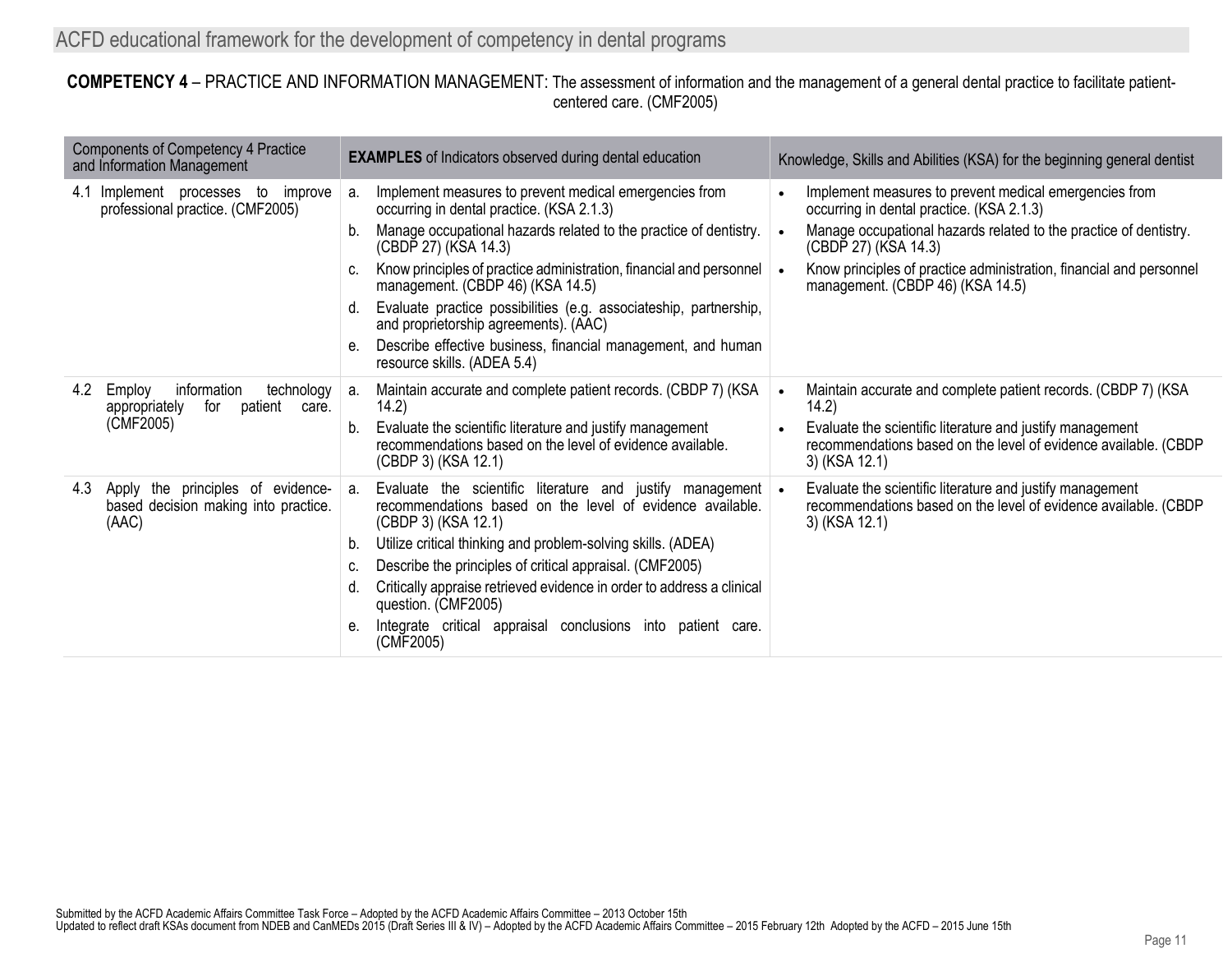**COMPETENCY 5** – HEALTH PROMOTION: The responsible use of professional expertise and influence to advance the health and well-being of individual patients, communities and populations. (CMF2005)

| <b>Components of Competency 5</b><br><b>Health Promotion</b> |                                                                                                                      |                                                    | <b>EXAMPLES</b> of Indicators observed during dental education                                                                                                                                                                                                                                                                                                                                                                                                                                                                                                                                                                                                                                                                                                                                                                   |           | Knowledge, Skills and Abilities (KSA) for the beginning general dentist                                  |
|--------------------------------------------------------------|----------------------------------------------------------------------------------------------------------------------|----------------------------------------------------|----------------------------------------------------------------------------------------------------------------------------------------------------------------------------------------------------------------------------------------------------------------------------------------------------------------------------------------------------------------------------------------------------------------------------------------------------------------------------------------------------------------------------------------------------------------------------------------------------------------------------------------------------------------------------------------------------------------------------------------------------------------------------------------------------------------------------------|-----------|----------------------------------------------------------------------------------------------------------|
|                                                              | 5.1 Work with patients to address social<br>determinants of health that affect them.<br>(CMF2015)                    | a.<br>b.<br>C.<br>d.                               | Recognize the determinants (influencing factors) of oral health.<br>(CBDP 1) (KSA 15.1)<br>Justify recommendations based on the level of evidence<br>available. (CBDP 3b)<br>Describe the ethical and professional issues inherent in health<br>advocacy, including altruism, social justice, autonomy, integrity<br>and idealism. (CMF2005)<br>Describe the role of the dental profession in advocating<br>collectively for health and patient safety. (CMF2005)                                                                                                                                                                                                                                                                                                                                                                | $\bullet$ | Recognize the determinants (influencing factors) of oral health.<br>(CBDP 1) (KSA 15.1)                  |
| 5.2                                                          | Work with patients and their families to<br>increase opportunities to improve or<br>maintain their health. (CMF2015) | а.<br>b.<br>C.<br>d.                               | Promote measures to prevent oral disease/injury in response to<br>identified risk. (CBDP 25) (KSA 2.1.1)<br>Recognize the relationship between general health and oral<br>health. (CBDP 2)<br>Advocate, promote health and prevent disease for individual<br>patients. (CMF2005)<br>Identify the social determinants of health affecting an individual<br>and their family. (CMF2005)                                                                                                                                                                                                                                                                                                                                                                                                                                            |           | Promote measures to prevent oral disease/injury in response to<br>identified risk. (CBDP 25) (KSA 2.1.1) |
| 5.3                                                          | Respond to the oral health promotion<br>needs of a community or population.<br>(CMF2015)                             | а.<br>b <sub>1</sub><br>C.<br>d.<br>е.<br>g.<br>h. | Promote oral health within communities. (KSA 15.2)<br>Recognize the relationship between general health and oral<br>health. (CBDP 2)<br>Identify the social determinants of health for a given population,<br>including barriers to access to care and resources. (CMF2005)<br>Identify vulnerable or marginalized populations within those<br>served and respond appropriately. (CMF2005)<br>Identify points of influence in the healthcare system and its<br>structure that impact on oral health care. (CMF2005)<br>Advocate, promote health and prevent disease within the<br>community. (CMF2005)<br>Describe an approach to affecting change in the various<br>determinants of health affecting a population served. (CMF2005)<br>Describe how public policy impacts on the health of the<br>populations served. (CMF2005) |           | Promote oral health within communities. (KSA 15.2)                                                       |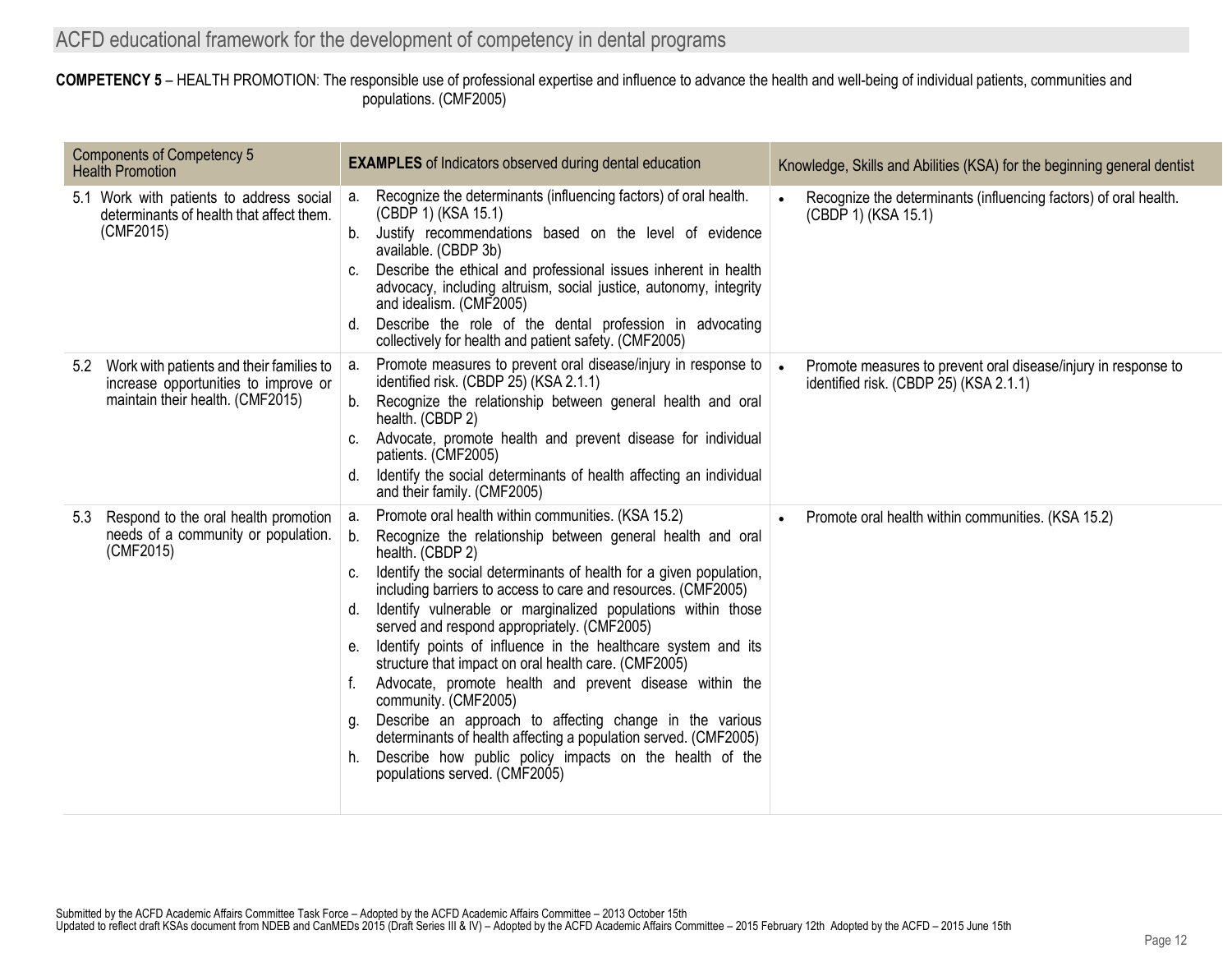# **Appendix**

- Quick view of the ACFD educational framework for the development of competency in dental programs
- NDEB KSAs and corresponding ACFD Competencies
- Competencies for the Beginning Dental Practitioner and corresponding NDEB KSAs and ACFD Competencies
- REFERENCES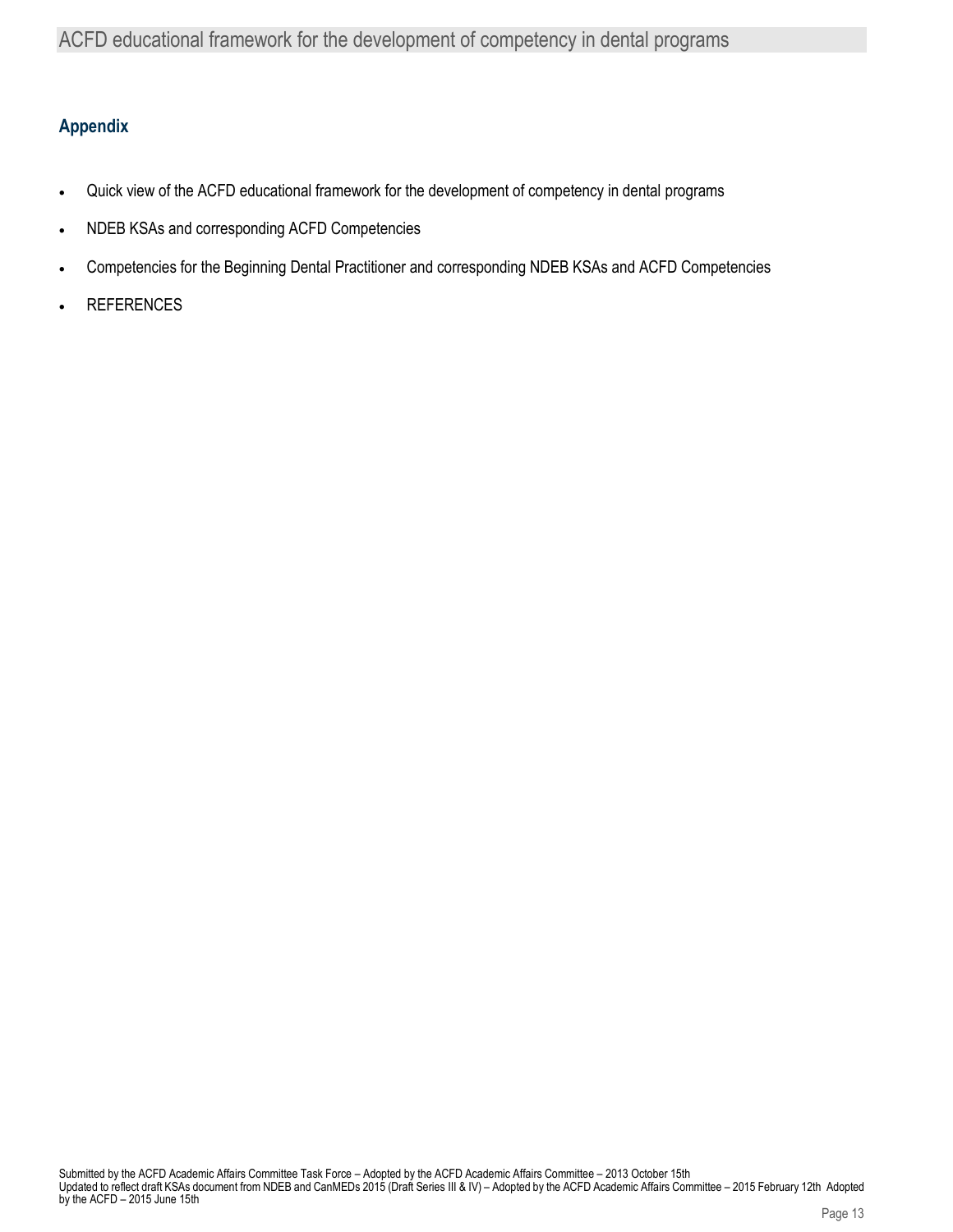# **COMPETENCY 1** – PATIENT-CENTERED CARE:

The application of professional knowledge, skills and values in the provision of patient-centered care. (CMF2005)

- 1.1 Apply knowledge of the clinical, socio-behavioural, and fundamental biomedical sciences relevant to Dentistry. (CMF2005)
- 1.2 Perform a complete and appropriate assessment of patients. (CMF2005)
- 1.3 Demonstrate appropriate diagnostic and treatment planning skills. (CMF2005)
- 1.4 Demonstrate appropriate preventive skills. (CMF2005)
- 1.5 Demonstrate appropriate therapeutic skills. (CMF2005)
- 1.6 Recognize own limits and seek appropriate consultation from other health professionals where appropriate. (CMF2005)

#### **COMPETENCY 2** – PROFESSIONALISM:

The commitment to the oral health and well-being of individuals and society through ethical practice, reflective learning, self-regulation and high personal standards of behaviour. (CMF2005)

**Components of Competency 2 - Professionalism**

- 2.1. Demonstrate a commitment to patients and the profession by applying best practices and adhering to high ethical standards. (CMF2015)
- 2.2. Demonstrate a commitment to society by recognizing and responding to the social contract in dental health care. (CMF2015)
- 2.3. Demonstrate a commitment to personal health and well-being to foster optimal patient care. (CMF2015)
- 2.4. Demonstrate a commitment to the profession by adhering to standards and participating in profession-led regulation. (CMF2015)

## **COMPETENCY 3** – COMMUNICATION and COLLABORATION:

The effective facilitation, both individually and as part of a healthcare team, of the dentist-patient relationship and the dynamic exchanges that occur before, during and after a patient interaction. (CMF2005)

- 3.1 Establish professional therapeutic relationships with patients and their families. (CMF2015)
- 3.2 Elicit and synthesize accurate and relevant information along with the perspectives of patients and their families. (CMF2015)
- 3.3 Engage patients and others in developing plans that reflect the patient's dental health care needs and goals. (CMF2015)
- 3.4 Document and share written and electronic information about the dental encounter to optimize clinical decision-making, patient safety, confidentiality, and privacy. (CMF2015)
- 3.5 Work effectively with other dentists and other health care professionals. (CMF2015)
- 3.6 Work with dentists and other colleagues in the health care professions to promote understanding, manage differences, and resolve conflicts. (CMF2015)
- 3.7 Hand over the care of a patient to another health care professional to facilitate continuity of safe patient care. (CMF2015)

#### **COMPETENCY 4** – PRACTICE AND INFORMATION MANAGEMENT:

The assessment of information and the management of a general dental practice to facilitate patient-centered care. (CMF2005)

**Components of Competency 4 - Practice and Information Management**

- 4.1 Implement processes to improve professional practice. (CMF2005)
- 4.2 Employ information technology appropriately for patient care. (CMF2005)
- 4.3 Apply the principles of evidence-based decision making into practice. (AAC)

#### **COMPETENCY 5** – HEALTH PROMOTION:

The responsible use of professional expertise and influence to advance the health and well-being of individual patients, communities and populations. (CMF2005)

**Components of Competency 5 - Health Promotion**

- 5.1 Work with patients to address social determinants of health that affect them. (CMF2015)
- 5.2 Work with patients and their families to increase opportunities to improve or maintain their health. (CMF2015)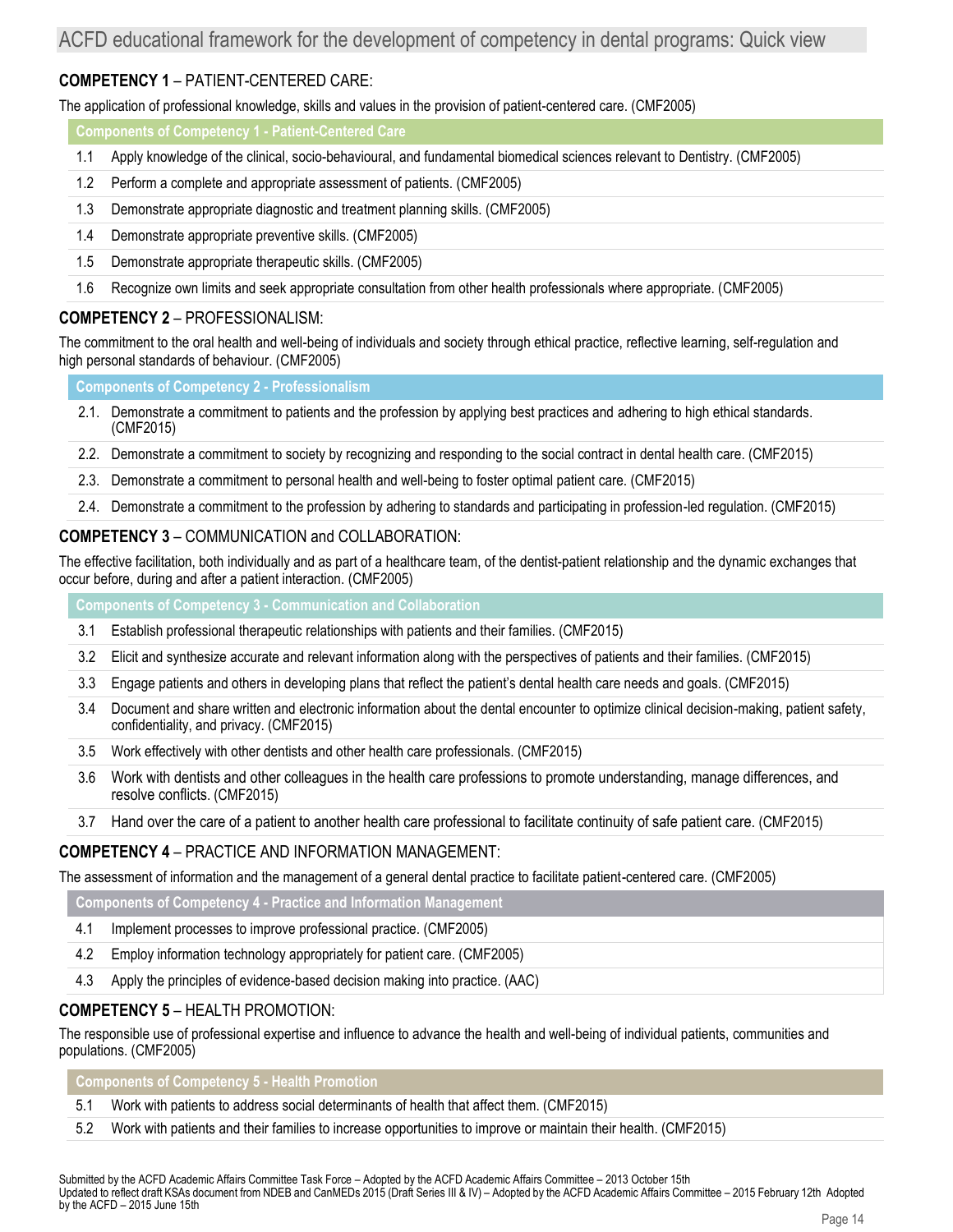# **NDEB KSAs and Corresponding ACFD Competencies**

|                | <b>GROUP A: Multi-Discipline KSAs</b>                                                                                                                                                                                                                       | <b>ACFD Competencies</b>                                         |
|----------------|-------------------------------------------------------------------------------------------------------------------------------------------------------------------------------------------------------------------------------------------------------------|------------------------------------------------------------------|
|                | PATIENT ASSESSMENT AND TREATMENT PLAN                                                                                                                                                                                                                       |                                                                  |
|                | $1.1$ Exam                                                                                                                                                                                                                                                  |                                                                  |
| 1.1.1          | Obtain the patient's chief complaint, medical, psychosocial, and dental histories.                                                                                                                                                                          | Patient-Centered Care/<br><b>Communication and Collaboration</b> |
| 1.1.2          | Perform a clinical examination.                                                                                                                                                                                                                             | <b>Patient-Centered Care</b>                                     |
| 1.1.3          | Assess patient-specific risk factors for oral disease or injury.                                                                                                                                                                                            | <b>Patient-Centered Care</b>                                     |
| 1.2            | Diagnosis                                                                                                                                                                                                                                                   |                                                                  |
| 1.2.1          | Differentiate between normal and abnormal hard and soft tissues of the maxillofacial<br>complex.                                                                                                                                                            | <b>Patient-Centered Care</b>                                     |
| 1.2.2          | Interpret the findings from the patient's chief complaint, medical, psychosocial, and dental<br>histories, along with the clinical and radiographic examinations, and diagnostic tests.                                                                     | <b>Patient-Centered Care</b>                                     |
| 1.2.3          | Develop a problem list and establish diagnoses.                                                                                                                                                                                                             | <b>Patient-Centered Care</b>                                     |
|                | 1.3 Treatment Plan                                                                                                                                                                                                                                          |                                                                  |
| 1.3.1          | Determine when consultation, referral, and/or further diagnostic testing are indicated.                                                                                                                                                                     | <b>Patient-Centered Care</b>                                     |
| 1.3.2          | Communicate relevant patient information for consultation/referral with health care<br>professionals.                                                                                                                                                       | Communication and Collaboration                                  |
| 1.3.3          | Develop treatment options based on the evaluation of all relevant data. (i.e., obtained from<br>the patient's chief complaint, medical, psychosocial, and dental histories, along with the<br>clinical and radiographic examinations, and diagnostic tests) | <b>Patient-Centered Care</b>                                     |
| 1.3.4          | Engage the patient in the discussion of the findings, diagnoses, etiology, risks, benefits, time<br>requirements, costs, responsibilities, and prognoses of the treatment options.                                                                          | <b>Communication and Collaboration</b>                           |
| 1.3.5          | Develop a comprehensive, prioritized and sequenced treatment plan.                                                                                                                                                                                          | <b>Patient-Centered Care</b>                                     |
| 1.3.6          | Obtain and record informed consent.                                                                                                                                                                                                                         | <b>Communication and Collaboration</b>                           |
| $\overline{2}$ | MANAGEMENT                                                                                                                                                                                                                                                  |                                                                  |
|                | 2.1 Prevention                                                                                                                                                                                                                                              |                                                                  |
| 2.1.1          | Promote measures to prevent oral disease/injury in response to identified risk.                                                                                                                                                                             | Patient-Centered Care/<br><b>Health Promotion</b>                |
| 2.1.2          | Provide therapies for the prevention of oral disease/injury.                                                                                                                                                                                                | <b>Patient-Centered Care</b>                                     |
|                | 2.1.3 Implement measures to prevent medical emergencies from occurring in dental practice.                                                                                                                                                                  | Professionalism/<br>Practice and Information Management          |
| 2.1.4          | Implement measures to prevent the transmission of infectious diseases.                                                                                                                                                                                      | Professionalism                                                  |
|                | 2.2 Treatment                                                                                                                                                                                                                                               |                                                                  |
| 2.2.1          | Manage the anxious or fearful patient.                                                                                                                                                                                                                      | Patient-Centered Care                                            |
| 2.2.2          | Manage dental emergencies.                                                                                                                                                                                                                                  | Patient-Centered Care                                            |
| 2.2.3          | Manage medical emergencies that occur in dental practice.                                                                                                                                                                                                   | Patient-Centered Care                                            |
| 2.2.4          | Manage trauma to the orofacial complex.                                                                                                                                                                                                                     | Patient-Centered Care                                            |
| 2.2.5          | Manage occlusal function                                                                                                                                                                                                                                    | <b>Patient-Centered Care</b>                                     |
| 2.2.6          | Prescribe and administer pharmacotherapeutic agents used in dentistry.                                                                                                                                                                                      | Patient-Centered Care                                            |
| 2.2.7          | Manage complications, outcomes and continuity of care.                                                                                                                                                                                                      | Patient-Centered Care                                            |

Submitted by the ACFD Academic Affairs Committee Task Force – Adopted by the ACFD Academic Affairs Committee – 2013 October 15th Updated to reflect draft KSAs document from NDEB and CanMEDs 2015 (Draft Series III & IV) – Adopted by the ACFD Academic Affairs Committee – 2015 February 12th Adopted by the ACFD – 2015 June 15th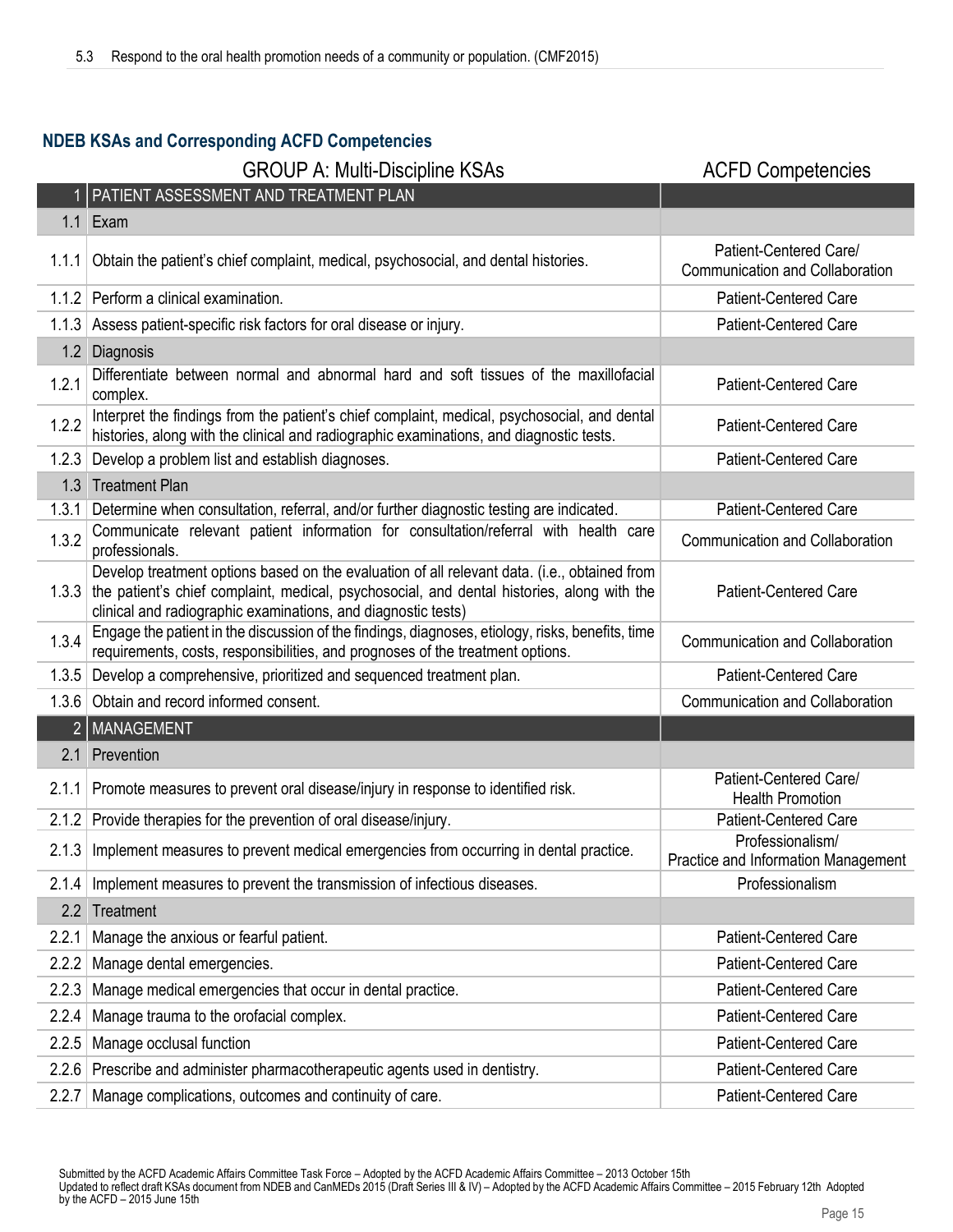|                 | <b>GROUP B: Discipline-Specific KSAs</b>                          | ACFD Competencies (2015)     |
|-----------------|-------------------------------------------------------------------|------------------------------|
| 3               | ORAL MEDICINE AND PATHOLOGY                                       |                              |
| 3.1             | Manage oral mucosal and osseous diseases.                         | <b>Patient-Centered Care</b> |
| 4               | <b>RADIOLOGY</b>                                                  |                              |
| 4.1             | Prescribe, make and interpret radiographs.                        | <b>Patient-Centered Care</b> |
| 5 <sub>1</sub>  | <b>PERIODONTICS</b>                                               |                              |
| 5.1             | Manage conditions and diseases of the periodontium.               | <b>Patient-Centered Care</b> |
| 6               | <b>ENDODONTICS</b>                                                |                              |
| 6.1             | Manage diseases and injury of the pulp.                           | <b>Patient-Centered Care</b> |
|                 | <b>PROSTHODONTICS</b>                                             |                              |
| 7.1             | Manage partially and completely edentulous patients.              | <b>Patient-Centered Care</b> |
| 8 <sup>1</sup>  | <b>ORTHODONTICS</b>                                               |                              |
| 8.1             | Manage abnormalities of orofacial growth and development.         | <b>Patient-Centered Care</b> |
| 9 <sup>1</sup>  | <b>OPERATIVE</b>                                                  |                              |
| 9.1             | Restore carious lesions and manage other defects in teeth.        | <b>Patient-Centered Care</b> |
| 10 <sup>1</sup> | <b>ORAL SURGERY</b>                                               |                              |
| 10.1            | Manage surgical procedures related to oral soft and hard tissues. | <b>Patient-Centered Care</b> |
| 11              | <b>PAIN</b>                                                       |                              |
| 11.1            | Achieve local anesthesia for dental procedures.                   | <b>Patient-Centered Care</b> |
| 11.2            | Manage odontogenic pain.                                          | <b>Patient-Centered Care</b> |
| 11.3            | Manage non-odontogenic pain.                                      | <b>Patient-Centered Care</b> |

# GROUP C: General KSAs ACFD Competencies (2015)

| 12 <sub>1</sub> | <b>SCIENTIFIC LITERATURE</b>                                                                                                                                         |                                                                         |
|-----------------|----------------------------------------------------------------------------------------------------------------------------------------------------------------------|-------------------------------------------------------------------------|
| 12.1            | Evaluate the scientific literature and justify management recommendations based on the<br>level of evidence available.                                               | Patient-Centered Care/ Practice and<br>Information Management           |
|                 | 13   COMMUNICATION                                                                                                                                                   |                                                                         |
| 13.1            | Communicate effectively with patients, parents, guardians, staff, peers, other health<br>professionals and the public.                                               | <b>Communication and Collaboration</b>                                  |
|                 | 14   PROFESSIONALISM AND PRACTICE                                                                                                                                    |                                                                         |
| 14.1            | Know ethical and legal obligations. (e.g., confidentiality requirements, task delegation,<br>commitment to continued professional development, patient-centred care) | Professionalism                                                         |
|                 | 14.2 Maintain accurate and complete patient records.                                                                                                                 | Communication and Collaboration/<br>Practice and Information Management |
| 14.3            | Manage occupational hazards related to the practice of dentistry.                                                                                                    | Professionalism/<br>Practice and Information Management                 |
| 14.4            | Take appropriate action when signs of abuse and/or neglect are identified.                                                                                           | Professionalism                                                         |
| 14.5            | Know principles of practice administration, financial and personnel management.                                                                                      | Practice and Information Management                                     |
| 15 I            | <b>HEALTH PROMOTION</b>                                                                                                                                              |                                                                         |
| 15.1            | Recognize the determinants (influencing factors) of oral health.                                                                                                     | <b>Health Promotion</b>                                                 |
|                 | 15.2 Promote oral health within communities.                                                                                                                         | <b>Health Promotion</b>                                                 |
|                 |                                                                                                                                                                      |                                                                         |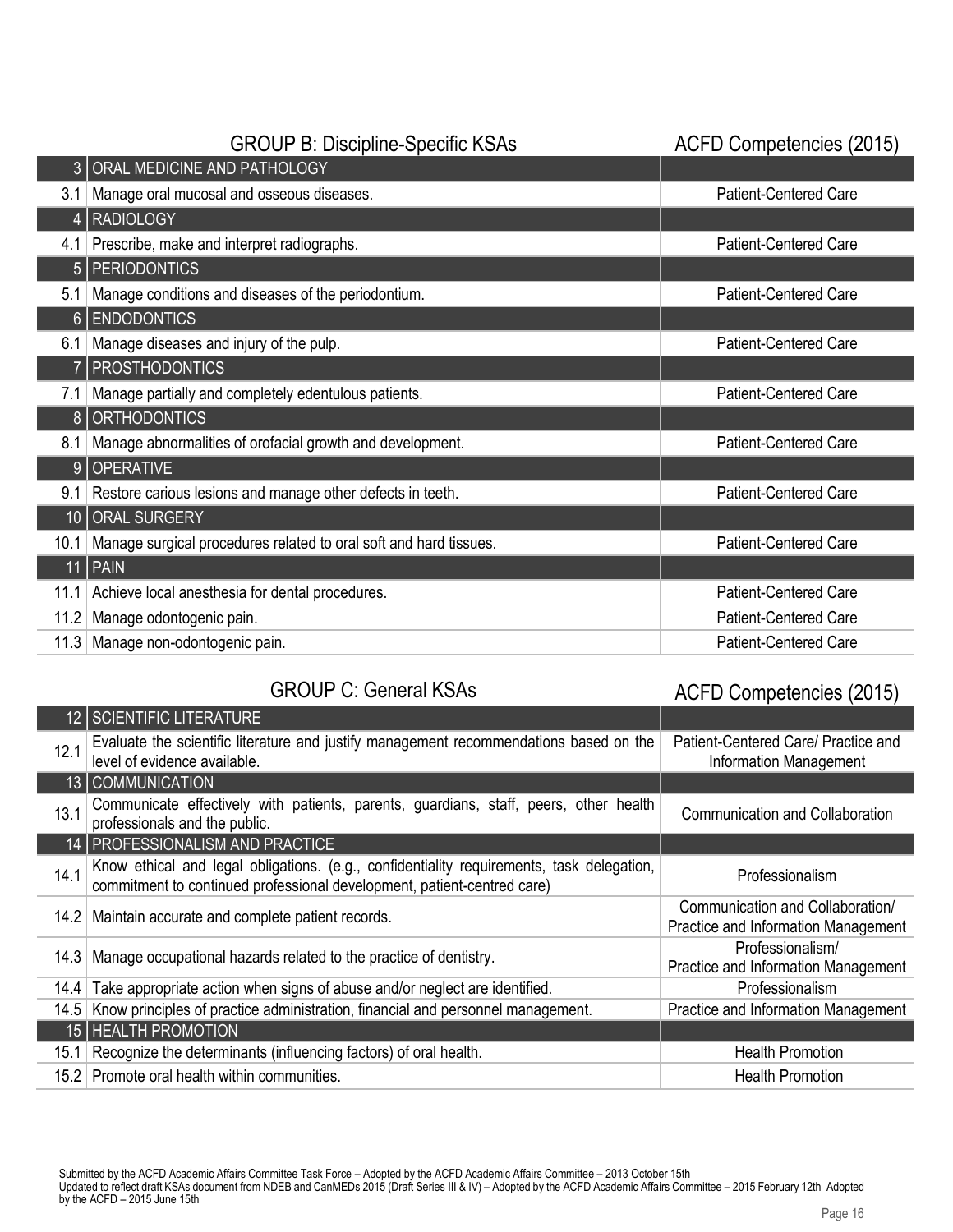**Competencies for the Beginning Dental Practitioner and corresponding NDEB KSAs and ACFD Competencies**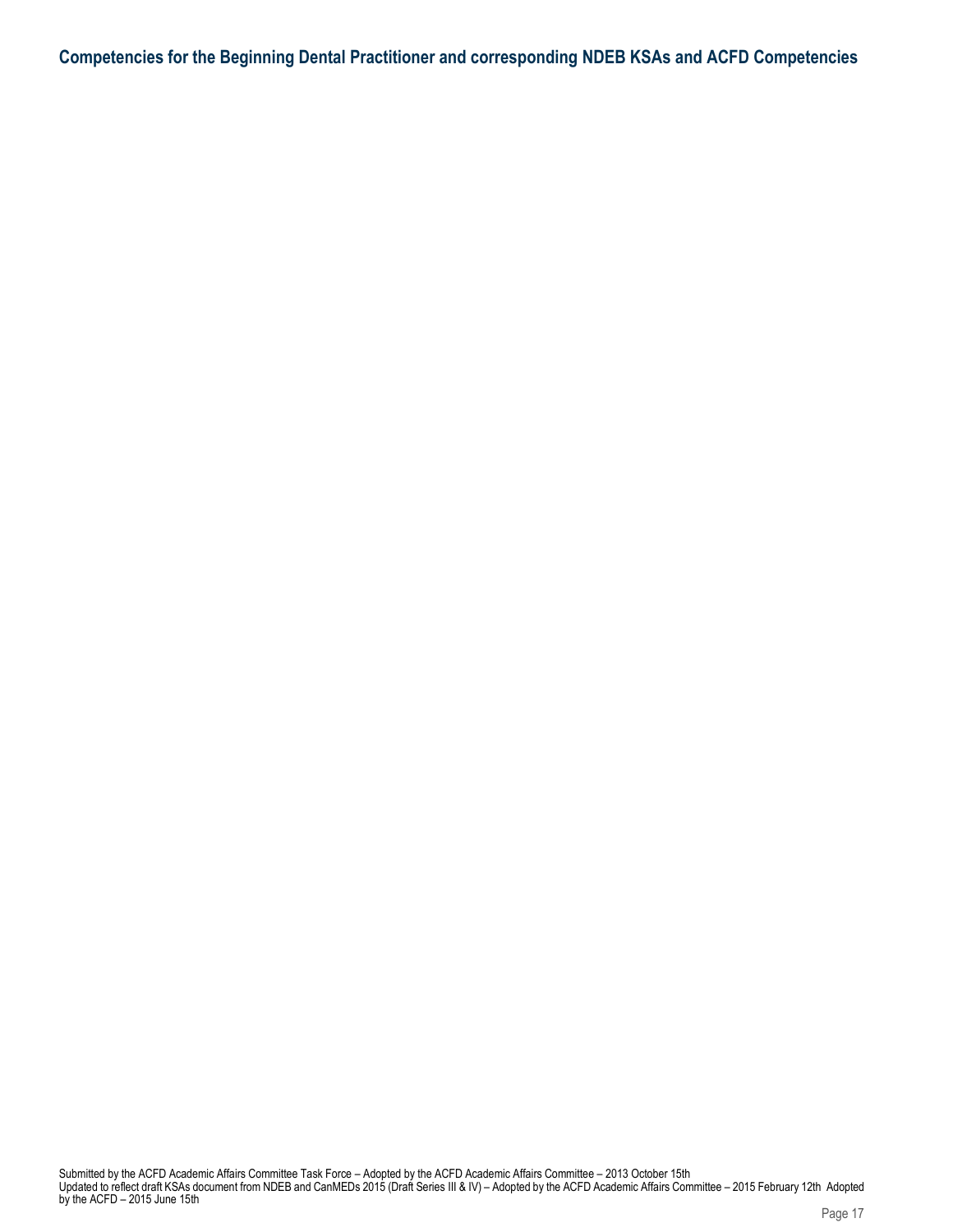| <b>CBDP</b>    | Competencies for the Beginning Dental Practitioner (2005)                                                                                                                                              | <b>KSAs</b><br>(2014) | ACFD Competencies (2015)                                                                  |
|----------------|--------------------------------------------------------------------------------------------------------------------------------------------------------------------------------------------------------|-----------------------|-------------------------------------------------------------------------------------------|
| 1              | recognize the determinants of oral health in individuals and<br>populations and the role of dentists in health promotion, including the<br>disadvantaged.                                              | 15.1                  | <b>Health Promotion</b>                                                                   |
| $\mathbf{2}$   | recognize the relationship between general health and oral health.                                                                                                                                     | $\blacksquare$        | Patient-Centered Care /<br><b>Health Promotion</b>                                        |
| 3a             | evaluate the scientific literature, and                                                                                                                                                                | 12.1                  | Practice and Information Management                                                       |
| 3 <sub>b</sub> | justify management recommendations based on the level of<br>evidence available.                                                                                                                        | 12.1                  | Patient-Centered Care/<br>Practice and Information Management/<br><b>Health Promotion</b> |
| $\overline{4}$ | communicate effectively with patients, parents or guardians, staff,<br>peers, other health professionals and the public                                                                                | 13.1                  | Communication and Collaboration                                                           |
| 5              | identify the patient's chief complaint/concern and obtain the<br>associated history.                                                                                                                   | 1.1.1                 | Patient-Centered Care/<br><b>Communication and Collaboration</b>                          |
| $6\phantom{1}$ | obtain and interpret a medical, dental and psychosocial history,<br>including a review of systems as necessary, and evaluate physical<br>or psychosocial conditions that may affect dental management. | 1.1.1                 | Patient-Centered Care/<br><b>Communication and Collaboration</b>                          |
| $\overline{7}$ | maintain accurate and complete patient records in a confidential<br>manner.                                                                                                                            | 14.2                  | Communication and Collaboration/<br>Practice and Information Management                   |
| 8              | prevent the transmission of infectious diseases by following current<br>infection control guidelines.                                                                                                  | 2.1.4                 | Professionalism                                                                           |
| 9              | perform a clinical examination.                                                                                                                                                                        | 1.1.2                 | <b>Patient-Centered Care</b>                                                              |
| 10             | differentiate between normal and abnormal hard and soft tissues of<br>the maxillofacial complex.                                                                                                       | 1.2.1                 | <b>Patient-Centered Care</b>                                                              |
| 11             | prescribe and obtain the required diagnostic tests, considering their<br>risks and benefits.                                                                                                           | 1.3.1                 | <b>Patient-Centered Care</b>                                                              |
| 12             | perform a radiographic examination.                                                                                                                                                                    | 4.1                   | <b>Patient-Centered Care</b>                                                              |
| 13             | interpret the findings from a patient's history, clinical examination,<br>radiographic examination and from other diagnostic tests and<br>procedures.                                                  | 1.2.2                 | <b>Patient-Centered Care</b>                                                              |
| 14             | recognize and manage the anxious or fearful dental patient.                                                                                                                                            | 2.2.1                 | <b>Patient-Centered Care</b>                                                              |
| 15             | recognize signs of abuse and/or neglect and make appropriate<br>reports.                                                                                                                               | 14.4                  | Professionalism                                                                           |
| 16             | assess patient risk (including, but not limited to, diet and tobacco<br>use) for oral disease or injuries.                                                                                             | 1.1.3                 | <b>Patient-Centered Care</b>                                                              |
| 17             | develop a problem list and establish diagnoses.                                                                                                                                                        | 1.2.3                 | <b>Patient-Centered Care</b>                                                              |
| 18a            | determine the level of expertise required for treatment, and                                                                                                                                           | 1.3.1                 | <b>Patient-Centered Care</b>                                                              |
| 18b            | formulate a written request for consultation and/or referral when<br>appropriate.                                                                                                                      | 1.3.2                 | Communication and Collaboration                                                           |
| 19             | develop treatment options based on the evaluation of all relevant<br>data.                                                                                                                             | 1.3.3                 | <b>Patient-Centered Care</b>                                                              |
| 20             | discuss the findings, diagnoses, etiology, risks, benefits and<br>prognoses of the treatment options, with a view to patient<br>participation in oral health management.                               | 1.3.4                 | Communication and Collaboration                                                           |
| 21             | develop an appropriate comprehensive, prioritized and sequenced<br>treatment plan.                                                                                                                     | 1.3.5                 | Patient-Centered Care                                                                     |
| 22             | present and discuss the sequence of treatment, estimated fees,<br>payment arrangements, time requirements and the patient's<br>responsibilities for treatment.                                         | 1.3.4                 | Communication and Collaboration                                                           |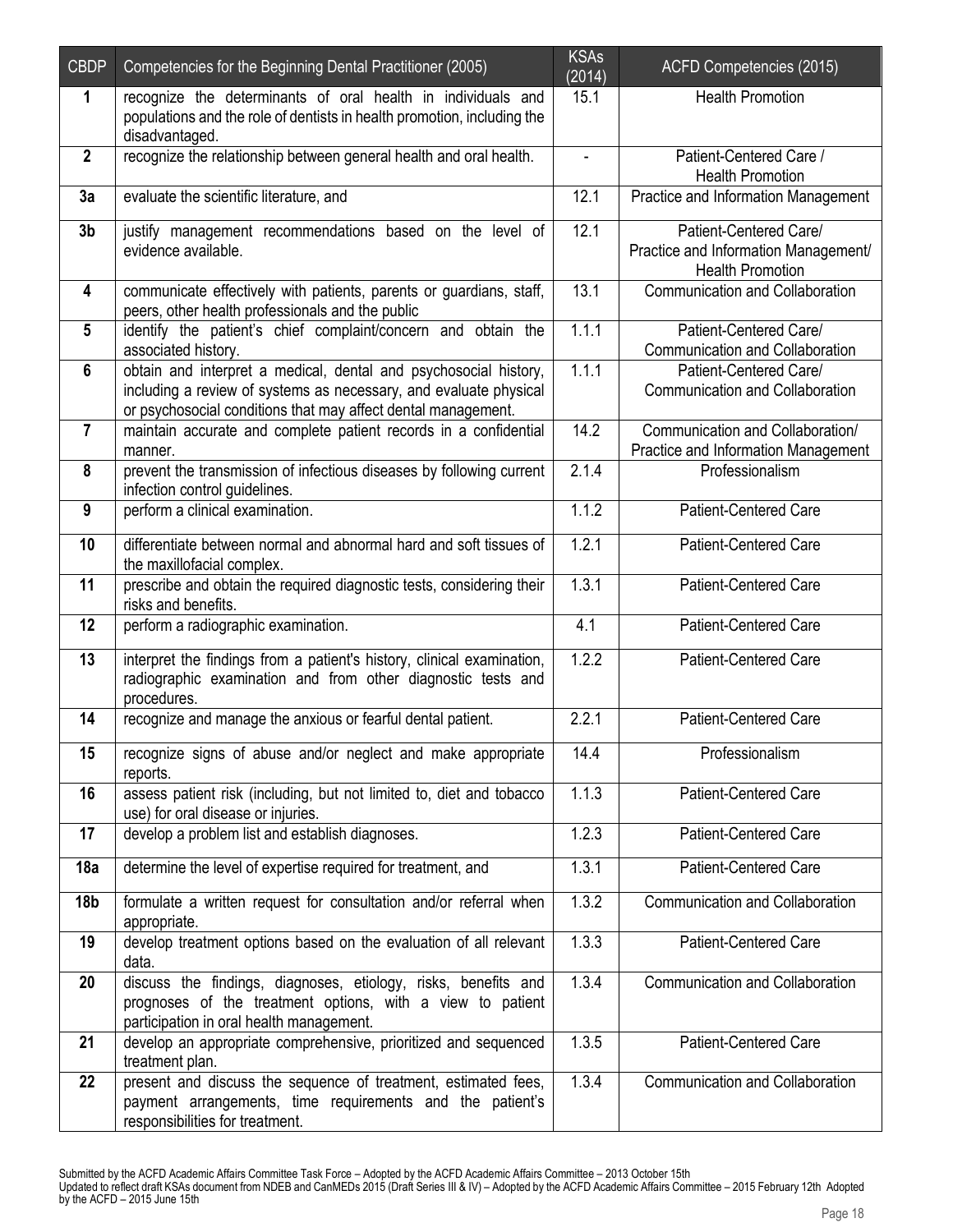| 23              | obtain informed consent including the patient's written acceptance of<br>the treatment plan and any modifications.                                  | 1.3.6                  | Communication and Collaboration                          |
|-----------------|-----------------------------------------------------------------------------------------------------------------------------------------------------|------------------------|----------------------------------------------------------|
| 24              | modify the treatment plan as required during the course of treatment.                                                                               | $\blacksquare$         | <b>Patient-Centered Care</b>                             |
| 25              | provide education regarding the risks and prevention of oral disease<br>and injury to encourage the adoption of healthy behaviours.                 | 2.1.1                  | Patient-Centered Care /<br><b>Health Promotion</b>       |
| 26              | provide therapies for the prevention of oral disease and injury.                                                                                    | 2.1.2                  | <b>Patient-Centered Care</b>                             |
| 27              | recognize and institute procedures to minimize occupational hazards<br>related to the practice of dentistry.                                        | 14.3                   | Professionalism /<br>Practice and Information Management |
| 28              | achieve local anesthesia for dental procedures and manage related<br>complications.                                                                 | 2.2.6<br>2.2.7<br>11.1 | Patient-Centered Care                                    |
| 29a             | determine the indications and contraindications for the use of drugs<br>used in dental practice, their dosages and routes of administration,<br>and | 2.2.6                  | <b>Patient-Centered Care</b>                             |
| 29 <sub>b</sub> | write prescriptions for drugs used in dentistry.                                                                                                    | 2.2.6                  | <b>Patient-Centered Care</b>                             |
| 30              | manage dental emergencies.                                                                                                                          | 2.2.2                  | <b>Patient-Centered Care</b>                             |
| 31              | recognize and manage systemic emergencies which may occur in<br>dental practice.                                                                    | 2.2.3                  | <b>Patient-Centered Care</b>                             |
| 32a             | manage conditions and diseases of the periodontium,                                                                                                 | 5.1                    | <b>Patient-Centered Care</b>                             |
| 32 <sub>b</sub> | provide periodontal treatment when indicated and monitor treatment<br>outcomes.                                                                     | 5.1                    | <b>Patient-Centered Care</b>                             |
| 33a             | assess the risk, extent and activity of caries, and                                                                                                 | 1.1.3                  | <b>Patient-Centered Care</b>                             |
| 33 <sub>b</sub> | recommend appropriate non-surgical and surgical therapy                                                                                             |                        | <b>Patient-Centered Care</b>                             |
| 34a             | manage dental caries, tooth defects and esthetic problems, and                                                                                      | 9.1                    | <b>Patient-Centered Care</b>                             |
| 34b             | when restoration is warranted, use techniques that conserve tooth<br>structure and preserve pulp vitality to restore form and function.             | 9.1                    | Patient-Centered Care                                    |
| 35              | manage patients with orofacial pain and/or dysfunction.                                                                                             | 11.3                   | <b>Patient-Centered Care</b>                             |
| 36              | manage surgical procedures related to oral soft and hard tissues and<br>their complications                                                         | 10.1                   | Patient-Centered Care                                    |
| 37              | manage trauma to the orofacial complex.                                                                                                             | 2.2.4                  | <b>Patient-Centered Care</b>                             |
| 38a             | manage conditions and pathology of the pulp, and                                                                                                    | 6.1                    | <b>Patient-Centered Care</b>                             |
| 38b             | provide endodontic treatment when indicated                                                                                                         | 6.1                    | <b>Patient-Centered Care</b>                             |
| 39a             | manage abnormalities of orofacial growth and development, and                                                                                       | 8.1                    | <b>Patient-Centered Care</b>                             |
| 39b             | treat minor orthodontic problems.                                                                                                                   | 8.1                    | <b>Patient-Centered Care</b>                             |
| 40              | recognize and manage functional and non-functional occlusion.                                                                                       | 2.2.5                  | <b>Patient-Centered Care</b>                             |
| 41              | select and, where indicated, prescribe appropriate biomaterials for<br>patient treatment.                                                           | $\blacksquare$         | <b>Patient-Centered Care</b>                             |
| 42a             | manage partially and completely edentulous patients with<br>prosthodontic needs                                                                     | 7.1                    | <b>Patient-Centered Care</b>                             |
| 42b             | including the provision of fixed, removable and implant prostheses.                                                                                 | 7.1                    | <b>Patient-Centered Care</b>                             |
| 43              | make records required for use in the laboratory fabrication of dental<br>prostheses and appliances.                                                 | $\blacksquare$         | <b>Patient-Centered Care</b>                             |
| 44              | design a dental prosthesis or appliance, write a laboratory<br>prescription and evaluate laboratory products.                                       |                        | Patient-Centered Care                                    |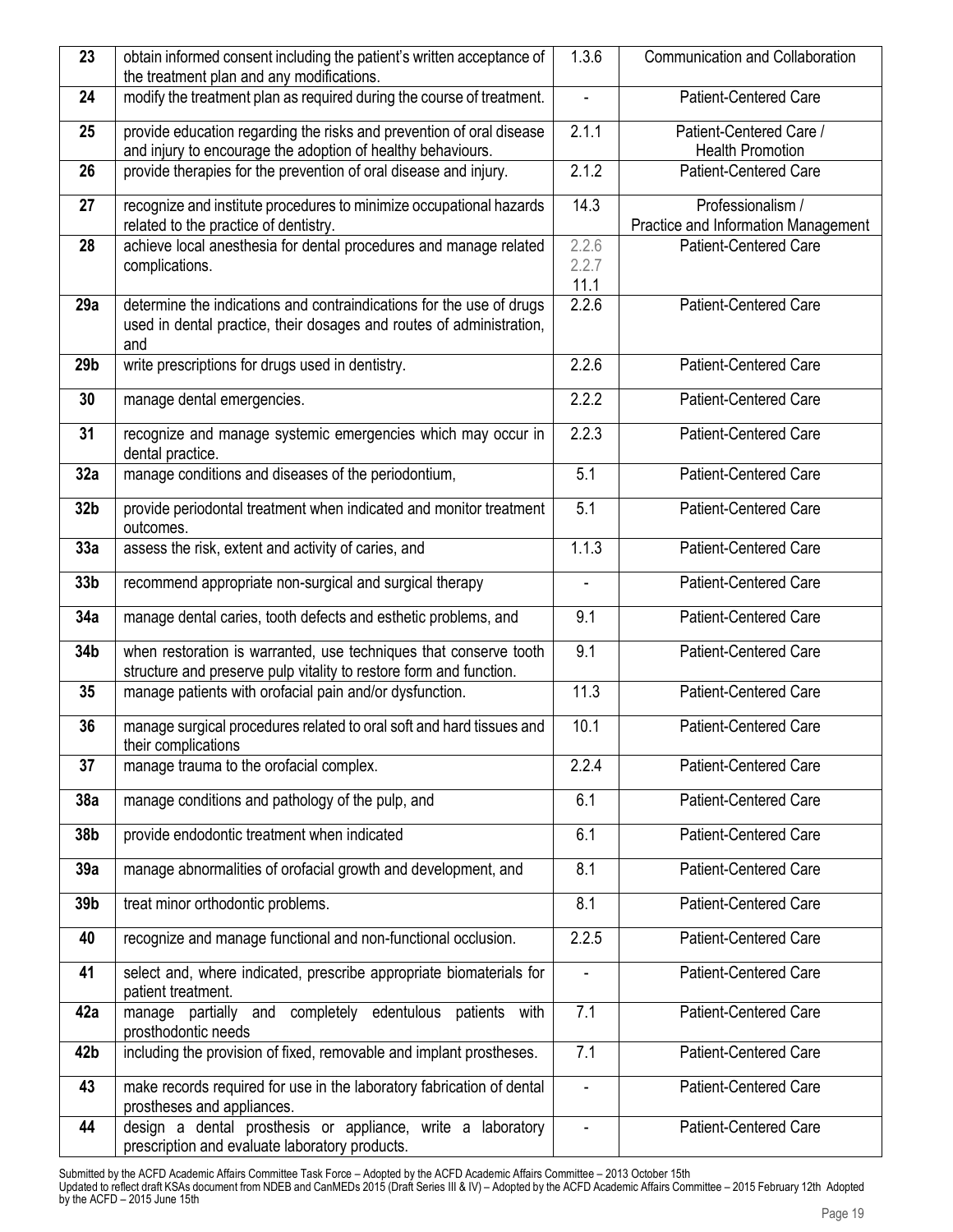| 45 | apply accepted principles of ethics and jurisprudence to maintain    | 14.1 | Professionalism                     |
|----|----------------------------------------------------------------------|------|-------------------------------------|
|    | standards and advance knowledge and skills.                          |      |                                     |
| 46 | apply basic principles of practice administration, financial and     | 14.5 | Practice and Information Management |
|    | personnel management to a dental practice.                           |      |                                     |
| 47 | demonstrate professional behaviour that is ethical, supersedes self- |      | Professionalism                     |
|    | interest, strives for excellence, is committed to continued          |      |                                     |
|    | professional development and is accountable to individual patients,  |      |                                     |
|    | society and the profession.                                          |      |                                     |

\* KSAs 2.1.3, 3.1, 11,2, 15.2 do not have corresponding CBDP competency statement. KSAs 2.26, 2.27 are related to CBDP 28.